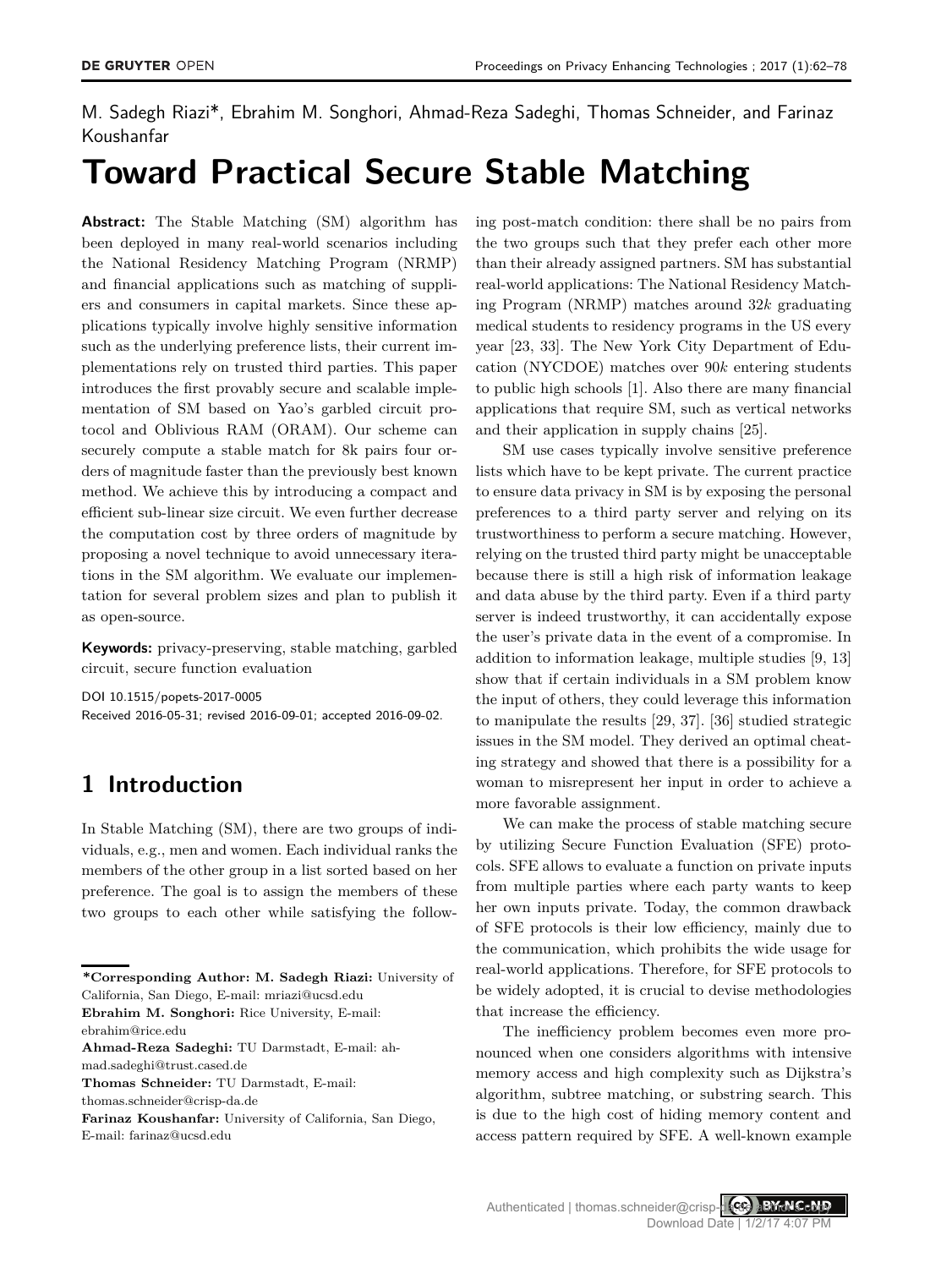that involves processing sensitive data is the SM problem which has quadratic memory access complexity.

Golle proposed a privacy-preserving SM system based on Homomorphic Encryption [11]. Franklin et al. then improved this system and made it more efficient using an efficient multi-party indirect indexing [6, 7]. However, most of the previously proposed protocols for secure SM use a large number of expensive public-key operations and have not been implemented yet. The first solution based on symmetric key encryption is proposed by Keller et al. [15] (the previously best known method in terms of computation and communication complexity). They reported that their approach can solve secure SM for 8k pairs (1*/*4 of the size of the NRMP) in  $1.5 \cdot 10^{12}$  seconds, i.e., almost 47000 years! The work of [41] achieves a better runtime of 33 hours for set size 512 but it has higher computation and communication complexity which limits its scalability. (See Table 2 in Section 5 for a detailed comparison.)

This paper introduces the first scalable secure SM system. Our approach leverages a well-known SFE protocol, called Yao's Garbled Circuit (GC) [39], which is mainly based on efficient symmetric cryptographic operations. The input to this protocol is a Boolean circuit description of the function that needs to be evaluated securely. The total cost of the GC protocol is the total number of gates in the Boolean circuit. The conventional approaches in the GC protocol mainly relied on a combinational (directed acyclic) circuit description. In contrast, we utilize a recently proposed approach in [32] to describe the SM functionality as a compact sequential circuit. The size of the sequential circuit is less than the combinational circuit but it has to be evaluated for multiple iterations. Therefore, the total cost of the GC protocol is the product of the number of iterations and the size of the sequential circuit.

We achieve an unprecedented level of efficiency for solving secure SM by two sets of innovations. (i) We propose the first compact and efficient circuit with sublinear size with respect to the number of pairs in SM  $(n)$ . The size of our circuit is  $\mathcal{O}(\log^3 n)$  which significantly improves over  $\mathcal{O}(n^2 \log n)$  for the naïve sequential circuit. (ii) We present a novel technique, called *early termination*, to significantly decrease the computation time by reducing the total number of iterations that the SM sequential circuit needs to be evaluated. For example, for the set size 8*k*, early termination results in three orders of magnitude improvement in computation time and communication (reducing the execution time from 5*.*62 years to 1*.*25 days). Although our focus throughout the paper is on the SM algorithm, our methodology

can be applied to other memory intensive algorithms by adapting our novel early termination technique and creating a sub-linear sequential circuit.

### **1.1 Contributions**

Here, we briefly list our contributions:

- We introduce the first feasible, scalable, and efficient secure SM for real-world set sizes.
- We design the first sequential circuit for the SM algorithm for Yao's GC protocol. The compactness achieved by the sequential description (as opposed to prior combinational one) reduces the circuit size from  $\mathcal{O}(n^4 \log n)$  to  $\mathcal{O}(n^2 \log n)$ .
- We design the first sub-linear size circuit (w.r.t. the SM set size). This circuit achieves unprecedented computation and communication efficiency compared to the prior art by integrating sub-linear ORAM and various memory access strategies.
- We introduce mathematical and statistical methodologies for early protocol termination which allows us to trade-off between security and efficiency.
- We demonstrate a proof-of-concept implementation of our approach for different secure SM settings with various set sizes. We benchmark the state-of-theart sub-linear ORAM schemes and report the best solution for various ranges of set sizes.

### **1.2 Paper Organization**

In Section 2, we give a summary of our approach. In Section 3, we provide the formal description of the SM problem and summarize Yao's GC protocol which we use for our system. Details of our proposed circuits used in the GC protocol and their variations are discussed in Section 4. In Section 5, we present a survey of the related literature and describe the differences/new aspects of our approach compared to the earlier works. Comprehensive results and timing performance are given in Section 6. Section 7 discusses the trade-off between privacy and performance. Finally, we conclude in Section 8.

# **2 High Level Architecture**

We implement a secure stable matching system based on Yao's GC protocol [39] which is an efficient method for secure function evaluation between two parties. Secure SM is inherently a multiparty SFE problem where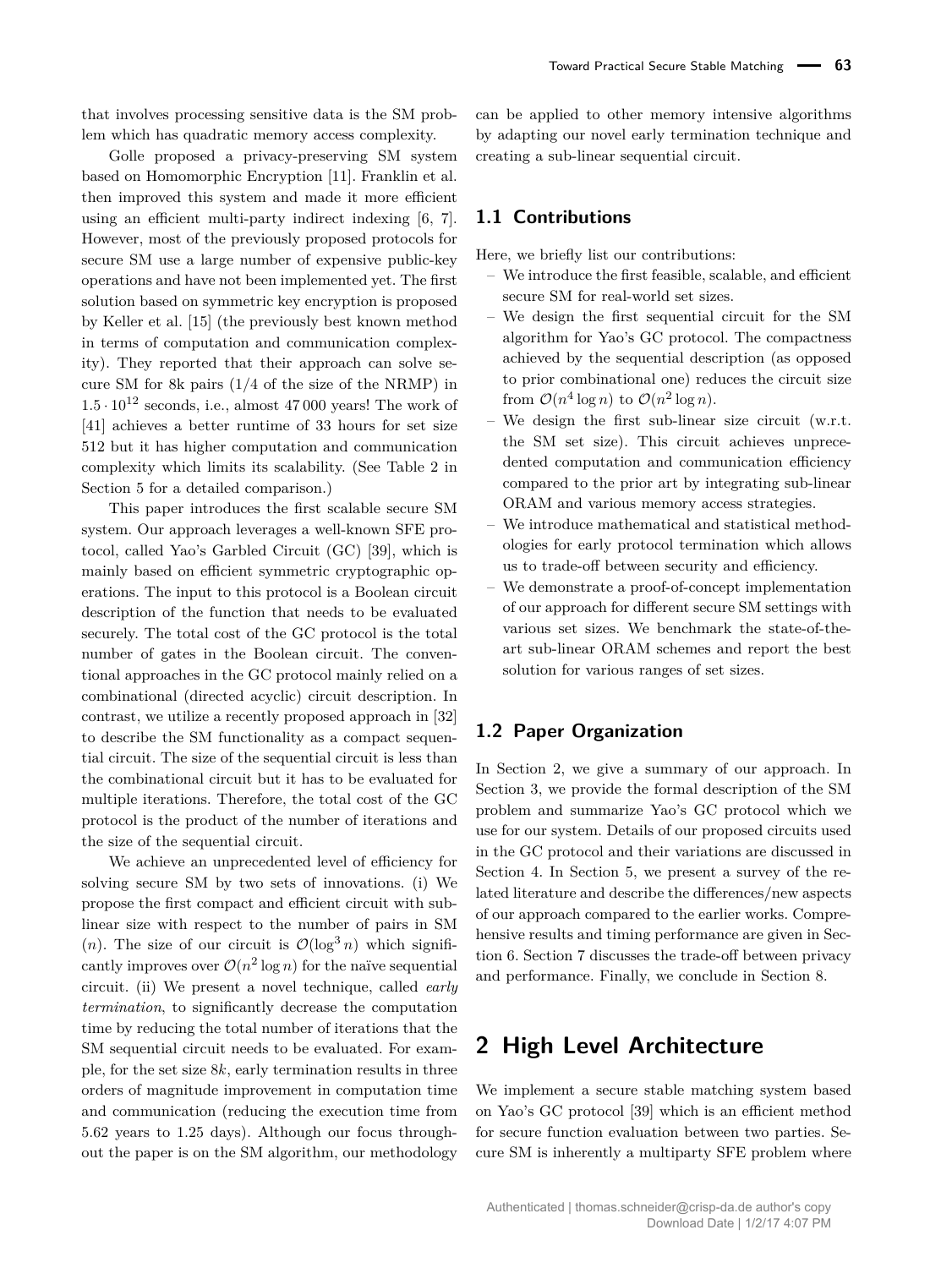multiple parties provide their inputs. However, we use a known technique based on XOR-secret-sharing that translates this problem into two-party SFE.

In the GC protocol, the underlying function has to described as a Boolean circuit. The input of each party is an input to this circuit. Then two parties, called Garbler and Evaluator, run the GC protocol and find the results. Implementing the entire SM as a acyclic Boolean circuit (combinational) is neither practicable nor scalable and hence no one has tried to implement it so far. In our work, we design a compact sequential circuit which enables an efficient implementation of the SM algorithm.

Here, we explain how two proxies (the Garbler and Evaluator) are able to securely perform the SM for multiple parties using the GC protocol (see [22] for details). For each input bit *I*, each party does the following:

- 1. Generate a random mask *IA*.
- 2. Compute  $I_B = I_A \oplus I$ .
- 3. Send  $I_A$  to Garbler and  $I_B$  to Evaluator.

The SM circuit is extended by one layer of XOR gates, one gate for each input bit. Each XOR gate receives *I<sup>A</sup>* and *I<sup>B</sup>* as inputs, provided by Garbler and Evaluator respectively, and computes  $I = I_A \oplus I_B$  as output. The outputs of these gates are the inputs to the main SM circuit.



**Fig. 1.** Global flow of our secure SM system.

Figure 1 shows the global flow of our system which consists of two parts. First, the offline pre-processing and then the online execution which preforms the GC protocol. In the first part we synthesize the circuit, generate the netlist and sort the gates topologically. This ordered netlist is given to the Garbler to generate the garbled circuit for the online phase. In the online phase, the constant-round GC protocol is executed: the Evaluator gets all information that she needs to evaluate the garbled circuit. At the end, both Garbler and Evaluator share the results to find the outputs and deliver them to all parties.

The SM algorithm is considered to be secure if it outputs a stable match without revealing any additional information about preference list except what can be inferred from the output. Our scheme is secure against honest-but-curious adversaries. Our system realizes secure SM as it takes the encrypted inputs from each party and securely computes a stable match. Our methodology is secure as it relies on the security of the GC protocol which has been proven to be secure against honestbut-curious adversary in [18]; getting inputs from each party with the XOR-sharing technique is secure because Garbler and Evaluator see only random numbers from which they cannot infer any information [22]. The output is a correct stable match since our circuit for SM implements the Gale and Shapley algorithm that was proven to correctly compute a stable match [8].

It is worth mentioning that in our method, users do not have to install any cryptographic libraries or do complicated tasks. Each individual only needs to generate a random bit string and XOR it with her input. She then only needs to send the random string to one server and the XORed version to the other.

# **3 Background**

### **3.1 Problem Statement and Notations**

In this section, we illustrate the detailed description of the SM problem. A number of researchers have focused on addressing the SM problem, but Gale and Shapley [8] were the first to formalize the SM algorithm. They centered their work on the special case of the marriage problem. In this case, there is a set of men and a set of women. They introduced an algorithm which resulted in stable marriage. Gale and Shapley also proved that the stable match always exists. However, they showed that there can be more than one stable assignment and so the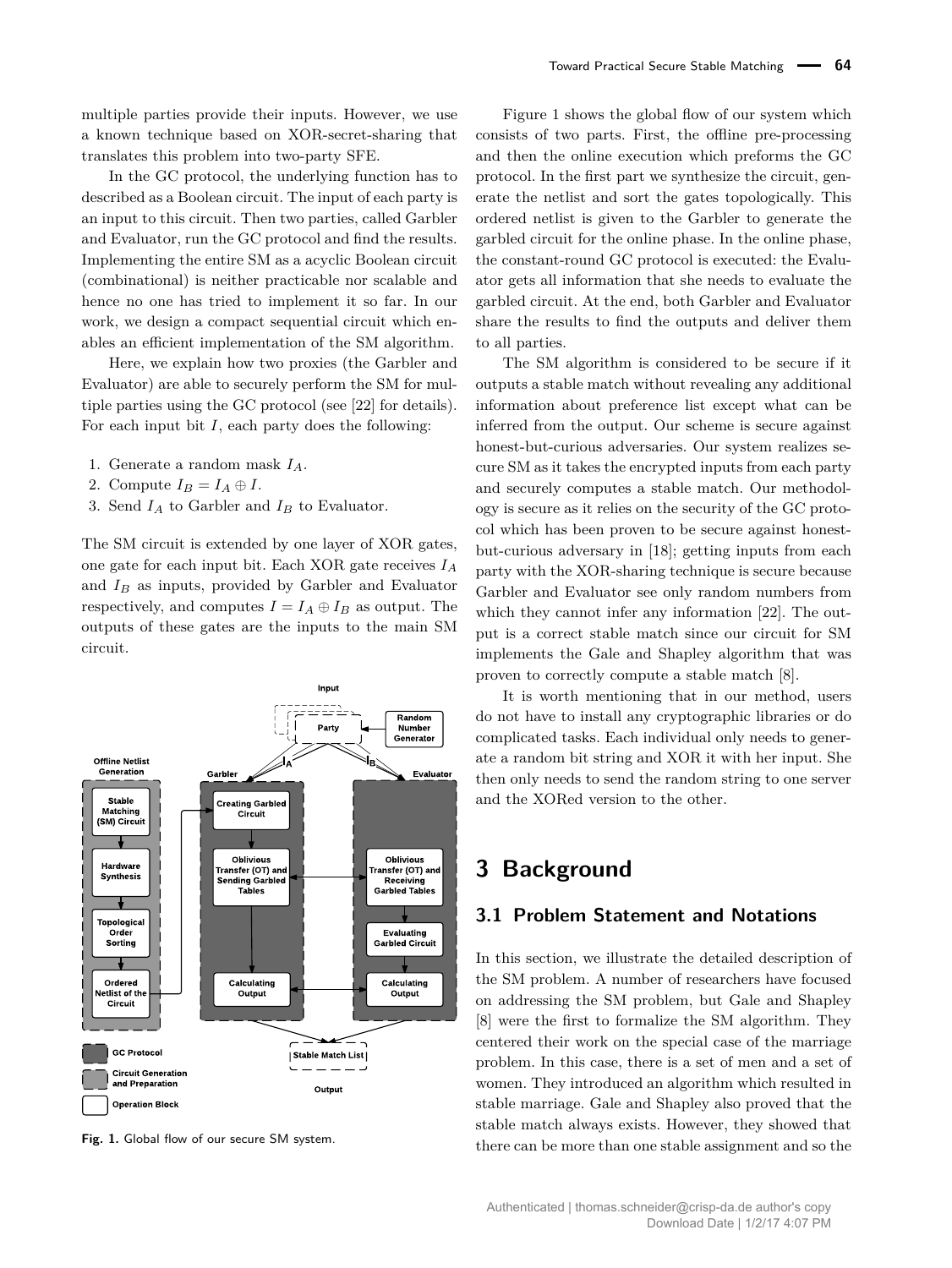stable matching is not a unique assignment. Roth [29] demonstrated that there is always a stable match preferred by men (male-optimal) and there is always a stable match preferred by women (female-optimal). The algorithm which Gale and Shapley proposed consists of a number of rounds in which the men propose and the women review these proposals. This algorithm always produces a match which is preferred by men and thus is male-optimal. (For more detail, see [13].)

In a general SM problem we have two groups of individuals that can represent various types of entities. Thus, for simplicity, we call these two groups women and men. We denote the size of the group of women by  $|W|$  and that of men by  $|M|$ . In general the cardinality of these two sets can be different. We assign an ID from 0 to |*W*|−1 to each woman and 0 to |*M*|−1 to each man; ID is unique among each group. Each woman and man ranks the members of the other group as she/he prefers which we call vector of preferences. Each woman can rank up to  $K_w$  men and each man can rank up to  $K_m$ women. Generally, *K<sup>w</sup>* and *K<sup>m</sup>* can be different from |*M*| and |*W*| respectively. For simplicity we will show the complexity of our protocol in terms of *n* throughout the paper (assuming  $|M| = |W| = n$ ). The preference vectors altogether, will form a preference matrix. Thus we have one preference matrix for the women's group and one for men's in which each row represents the preference vector of each member of that group, see Figure 2 for an example: If woman  $\#1$  ranks the men as  $[1, 2, 0]$ , this means that she prefers man  $#1$  over man  $#2$  and so on.

| Woman ID  | Priority<br>Higher $\rightarrow$ Lower |  | Man ID |             | Priority<br>Higher $\rightarrow$ Lower |  |  |
|-----------|----------------------------------------|--|--------|-------------|----------------------------------------|--|--|
|           |                                        |  |        | O           |                                        |  |  |
|           |                                        |  |        |             |                                        |  |  |
|           |                                        |  |        |             | $\Omega$                               |  |  |
| (a) Women |                                        |  |        | Men<br>(b). |                                        |  |  |

**Fig. 2.** Example of preference matrices.

Therefore the preference matrix is of size  $|W| \times K_w$ for women and  $|M| \times K_m$  for men. These two matrices are the only input to the SM algorithm. After the algorithm is finished, the result is a stable match, meaning that there are no two individuals that they both prefer to be matched to each other but are not already assigned.

Figure 3 shows one stable match and one unstable match. The match in Figure 3a is stable because it satisfies the above definition and the match in Figure 3b is unstable because man  $#0$  prefers woman  $#2$ over woman  $\#1$  and also woman  $\#2$  prefers man  $\#0$ over man #1 and this violates the definition of SM.

| Woman ID Man ID | Woman ID Man ID |  |
|-----------------|-----------------|--|
|                 |                 |  |
|                 |                 |  |
|                 |                 |  |
| (a) Stable      | (b) Unstable    |  |

**Fig. 3.** Example of stable and unstable match.

A stable match is called optimal for men or women if every member of that group is matched to the best person he/she prefers that could have been matched in any other stable match. Roth [29] showed that this specific version of SM can always be found for one of the sets but not for both.

#### **3.2 Stable Matching Algorithms**

Here, we explain the Gale-Shapley SM algorithm [8]; the authors also prove the stability of its outcome in their paper.

#### **3.2.1 General Stable Matching**

The first algorithm relates to the case when each individual ranks all of the members from the other group. More specifically,  $K_m = |W|$  and  $K_w = |M|$ . There is a list of size  $|W|$  which holds the up-to-now assigned partner to each woman. This temporary assignment will become finalized when the algorithm terminates. We have the notion of free and engaged persons during the execution of the algorithm. Engaged persons are those who have a partner up to that round and free persons are those who do not. Each man could become engaged and after that free and again engaged and so on. But as soon as a woman gets engaged, she remains engaged until the end of the matching process. The algorithm consists of *R* proposals. In each proposal, a free man proposes to the woman he prefers the most and he has not proposed to yet. Then if that woman who is proposed to is free, they become engaged. If she is engaged, she looks at her preference list and sees whether she prefers the proposing man over her already assigned partner or not; if yes, she becomes engaged to the new man and the previous man becomes free and if she does not prefer,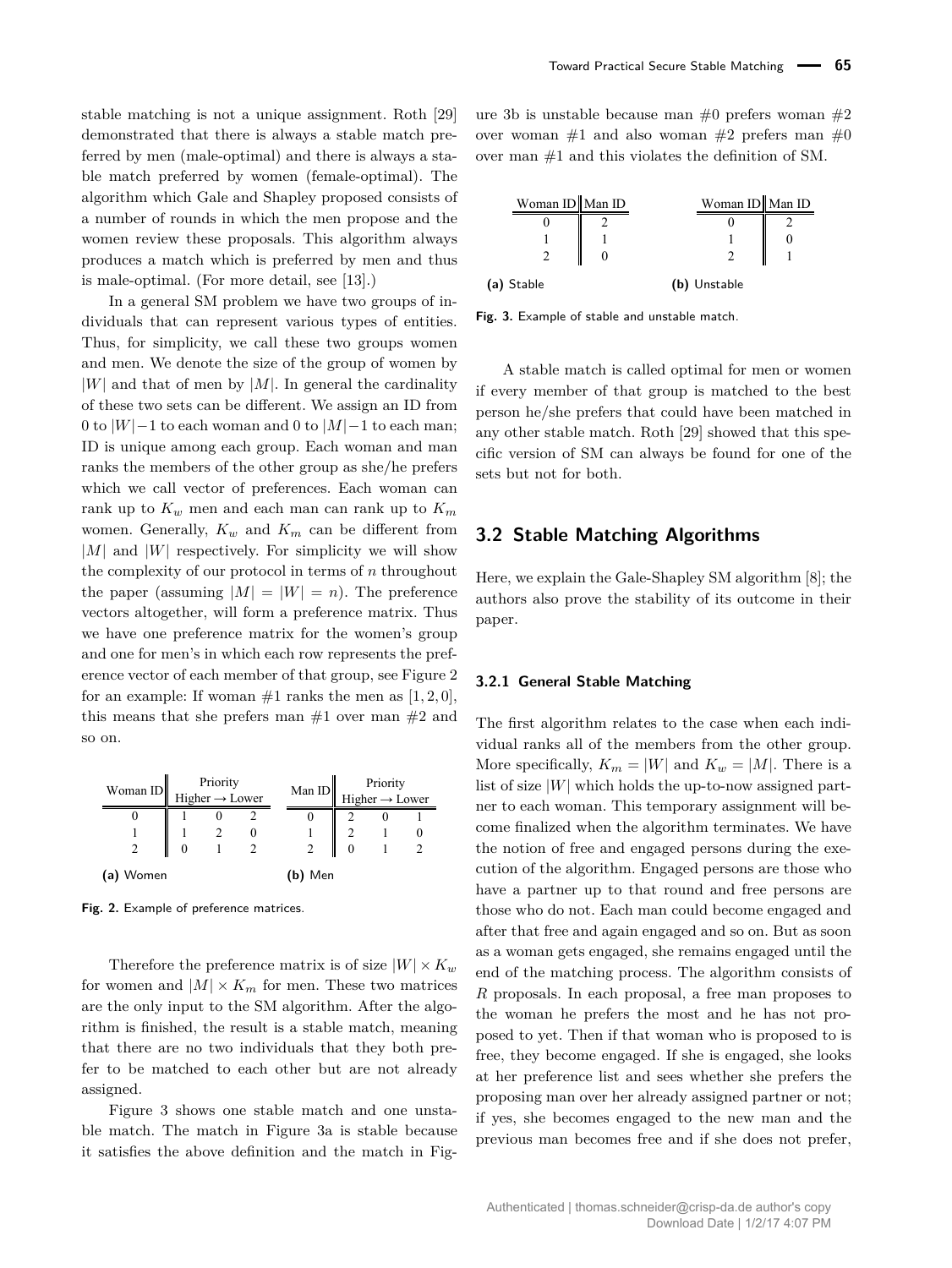she rejects the proposal and the man remains free. The algorithm runs until all men are engaged. Algorithm 1 shows the pseudo-code of the limited SM algorithm where  $w \leftrightarrow m$  denotes assigning man *m* to woman *w* and *pc* is the proposal counter for men.

| <b>Algorithm 1:</b> General Stable Matching       |
|---------------------------------------------------|
| while   free men  $\neq 0$ do                     |
| $m \leftarrow$ choose from free men               |
| $w =$ most preferred woman that m has not yet     |
| proposed to                                       |
| <b>if</b> $w$ is free then                        |
| $w \leftrightarrow m$                             |
| else                                              |
| $m' \leftarrow$ man who is currently engaged to w |
| if w prefers m over $m'$ then                     |
| $w \leftrightarrow m$                             |
| $m'$ gets free                                    |
| end if                                            |
| end if                                            |
| end while                                         |

Gale and Shapley showed that this algorithm takes at most  $R_{max} = n^2 - n + 1$  proposals ( $R \le R_{max}$ ), where *n* is the size of each participating group. As proven by Gale and Shapley, a stable match always exists and the algorithm terminates with the male-optimal stable match.

#### **3.2.2 Limited Stable Matching**

In the following, we describe a variant of the SM algorithm where each person ranks only a subset of the other group. More specifically,  $K_m < |W|$  and  $K_w < |M|$ . This version is called limited SM. In this case, each person ranks up to a certain number, meaning that he/she prefers to be unmatched rather than being assigned to a person who is not in the list. Algorithm 2 is the pseudocode for limited SM where the only difference to Algorithm 1 is that there is a limit on the total number of listed preferences.

The number of proposals in this case is upper bounded to  $R = K_m \cdot |M|$ . Although this algorithm limits the number of choices, it takes a number of proposals which is far smaller than that of the general version:  $R_{\text{general}} \in O(n^2)$  whereas  $R_{\text{limited}} \le K_m \cdot |M| \in O(n)$ for constant  $K_m$ . Since the total number of proposals are fixed and are less than *Rgeneral*, it might be the

**Algorithm 2:** Limited Stable Matching initialize  $\textsf{pc}[i] = K$  for  $i \in \{0, |M| - 1\}$ **while** ∃man : pc[man] *>* 0 ∧ man is free **do**  $m \leftarrow$  choose that free man  $w =$  most preferred woman that *m* has not yet proposed to  $pc[m] \leftarrow pc[m] - 1$ **if** *w* is free **then**  $w \longleftrightarrow m$ **else**  $m' \leftarrow$  man who is currently engaged to *w* **if**  $w$  prefers  $m$  over  $m'$  **then**  $w \longleftrightarrow m$  $m'$  gets free **end if end if end while**

case that some individuals remain unmatched after the algorithm is finished.

### **3.3 Yao's GC Protocol**

Here, we explain the underlying SFE protocol of our system which is Yao's GC protocol [39] and is one of the most promising solutions for two-party SFE. In this protocol, two parties (Garbler and Evaluator) jointly evaluate a function on their inputs while keeping their own data private. The function is represented as a Boolean circuit. The GC protocol consists of three algorithms: circuit garbling which is done only by the Garbler, data exchange which involves both parties, and evaluation which is done only by the Evaluator. First, Garbler assigns two random keys to each Boolean value in the circuit and then encrypts the truth table of each gate using the keys. Garbler sends the encrypted tables to the Evaluator together with the keys corresponding to her inputs. Evaluator receives the keys corresponding to his inputs from the Garbler through 1-out-of-2 Oblivious Transfer (OT) protocol, without letting her to know his inputs. Then, Evaluator decrypts the tables, one by one, using the received keys until he reaches the output keys. Finally, Garbler reveals the mapping of the keys to the semantic values to Evaluator in order to achieve the final result in plain-text.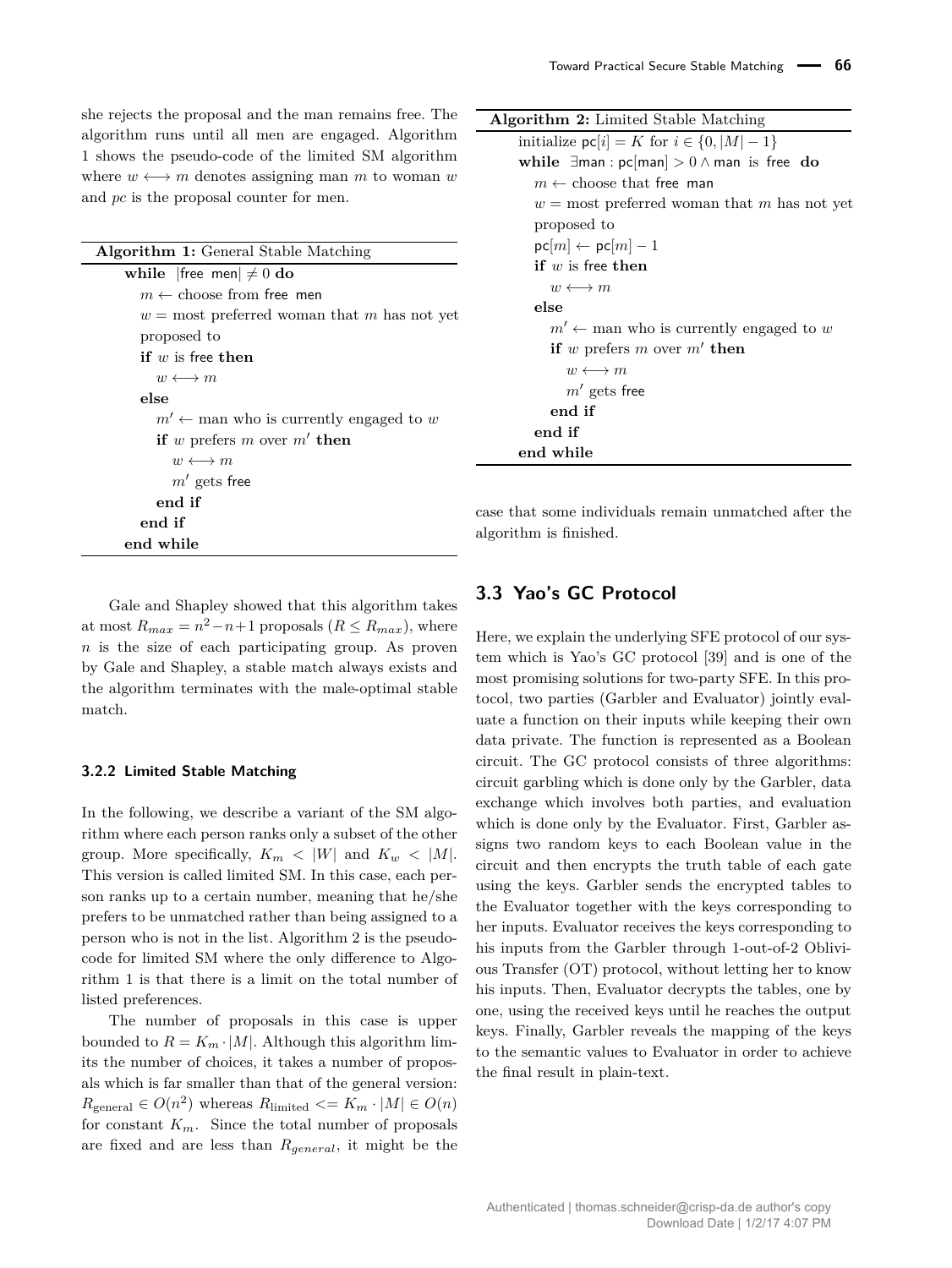We benefit from the state-of-the-art optimizations for the GC protocol. We utilize the Free-XOR technique [16] which makes the cost of garbling an XOR gate virtually zero. Therefore, the cost of the GC protocol can be measured only in terms of the number of AND gates in the circuit. We also use garbling with a fixed-key blockcipher [3] together with the half gates technique [40] for efficient evaluation of AND gates. For OT required in the initial data exchange of the GC protocol, we use the OT Extension method [2, 14]. We use TinyGarble [32], an automated framework for generating optimized Boolean circuits for the GC which is based on logic synthesis tools. It optimizes the generation of a Boolean circuit for the GC protocol by customizing the flow of the logic synthesis tool. It uses a customized technology library consisting of logical descriptions of basic gates. The library also includes the corresponding parameters like timing and area. In the case for the GC, the timing parameter is not needed as the GC depends only on the size of the circuit (area, in synthesis tools' terminology). The area parameter of an XOR gate is set to 0 and all other two input gates to 1. The circuit is then synthesized using Synopsys Design Compiler (DC) 2010.03-SP4 [35]. Synopsys DC minimizes the number of non-XOR gates because the area for these gates is set to one whereas for XOR gates it is zero.

TinyGarble also proposes using sequential circuits that are more compact than the conventional combinational circuits. In sequential circuits, the states of the computation are stored in some memory elements (registers). Unlike combinational circuits, the output of the sequential circuits depends both on the input to the circuit and the value of the registers. For a same functionality, a sequential circuit has less number of gates compared to a combinational one. However, the sequential circuit has to be evaluated for multiple iterations (clock cycles). For garbling a sequential circuit, Tiny-Garble stores the labels associated to registers and uses them in the next iteration. Sequential description reduces the memory footprint of the GC protocol because less number of labels has to be stored in the memory for garbling and evaluation.

#### **3.3.2 Oblivious RAM**

Goldreich and Ostrovsky [10] proposed a two-party mechanism that lets a client store her data on a remote server while hiding her data and access pattern from the server. They also showed that the lower bound for the cost of accessing a single entry in the memory is sub-linear with respect to the size of the memory. A naïve implementation of ORAM linearly scans the entire memory for each access such that the client can choose the desired entry using multiplexer (MUX) which is called Linear ORAM.

Gordon et al. [12] proposed to use ORAM mechanism inside two-party SFE (e.g., GC) in order to reduce the amortized cost of accessing a memory entry from linear to sub-linear. There are several improvements on the original idea of ORAM including [28, 31, 34] which reduced the amortized per-access complexity to  $\mathcal{O}(\log^3 n)$ .

An ORAM scheme uses an oblivious data structure in order to hide the access pattern and it must implement two protocols: *initialization* protocol and *access* protocol. Initialization protocol is used to create and initialize the oblivious data structure from the given array of data. Access protocol is used to implement the actual access to the data structure. It translates the logical address that is created in the SFE protocol to the sequence of physical addresses. In RAM-based secure computation (RAM-SC), the memory accesses are handled by ORAM. Once the secret logical address is generated inside the SFE protocol, it is translated into multiple physical addresses by the access protocol (clientside) that are revealed to both parties. Both parities then provide the requested memory entities back to the SFE protocol. At the end, the SFE protocol changes all the memory entities' data to hide which element was accessed and how it was changed and then it sends them to two parties to store them. There are different data structures for ORAM. Goldreich and Ostrovsky [10] introduced two hierarchical layered structure ORAMs: Square-Root ORAM and Hierarchical ORAM. Shi et al. [31] initiated a tree-based ORAM scheme.

So far, the best asymptotic complexity for ORAM inside SFE is Circuit ORAM proposed by Wang et al. [38] which is a tree-based ORAM. A very recent paper [41] revisits Square-Root ORAM, an alternative ORAM structure that has lower initialization cost than Circuit ORAM. Despite the fact that it has higher asymptotic complexity, it outperforms Circuit ORAM for medium-sized memory.

We have used the implementations and results of Circuit ORAM [38] and Square-root ORAM [41]. We have benchmarked them and we show the results in Section 6. Integrating ORAM with our circuit requires to put a Boolean circuit description of client-side functionality in our circuit to run the "access" algorithm described in [38, 41]. Also, two parties, Garbler and Eval-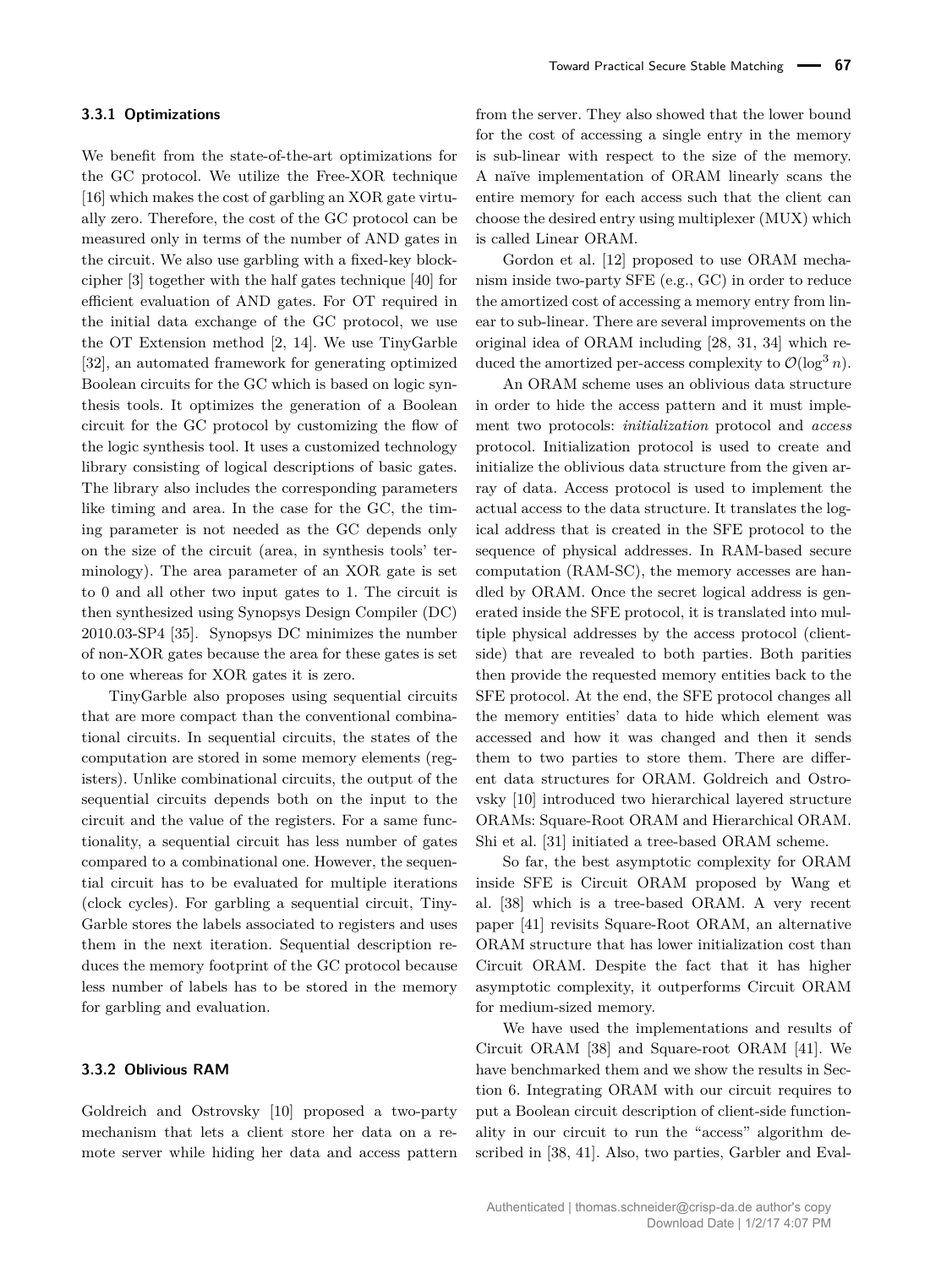uator, have to be the server-side and interact with the client-side Boolean circuit to deliver the memory entities.

#### **3.3.3 Adversary Model**

The GC protocol, on which we base our implementation, is secure against honest-but-curious (also known as semi-honest or passive) adversaries which assumes that all parties follow the protocol but they may be curious to extract additional information from the data which they are receiving. Although this security model is not the strongest attack model, it is a first step towards being secure and it is commonly used in the literature. Also there are several reasons for having this security model:

- It is acceptable in many scenarios, e.g., when parties are reasonably trusted like hospitals, companies or government agencies but they need to obscure their private information for legal reasons or to prevent future break-ins. Moreover, this model prevents against passive observers that want to steal information.
- Many useful privacy-preserving applications inherently have the properties that let them fit well into this security model. For instance, when all parties have an incentive to generate flawless outcomes like financial fraud detection when banks pull together all of the data to detect corrupt accounts or personalized medicine when a patient and a drug company collaborate to find the best medicine, they are basically interested to reach the correct result and hence they will adhere to the protocol steps.
- Since we design Boolean circuits that are evaluated with Yao's GC protocol, the very same circuits can be evaluated with (less efficient) protocols that provide security against stronger active/malicious adversaries, e.g., [17, 19, 24, 30].

# **4 Circuits for Stable Matching**

As explained in Section 3.3, the GC protocol for the two-party SFE takes a Boolean circuit as a function description. In this section, we describe how we generate such circuits for SM. We describe a combinational circuit for SM in Section 4.1. Afterward, we introduce the first sequential circuit ever implemented for SM in Section 4.2. In Section 4.3, we analyze the circuit runtime. Section 4.4 describes a novel sub-linear size circuit for SM that we have designed. Finally, in Section 4.5 we analyze the memory usage and ORAMs' access cost complexities.

### **4.1 Combinational Circuit**

To the best of our knowledge, there exists no implementation of the combinational circuit that gets the men's and women's preference matrices as an input and outputs the stable match. The reason might be that it is relatively complicated to design such a large circuit without proper tool support. In this section, we calculate a lower bound for the size of this circuit. Considering *n* to be the number of the pairs in SM, we have preference matrices of size  $\mathcal{O}(n^2 \log n)$  bits, because each of the *n* individuals ranks the *n* members of the other group and each entry needs to be represented by log *n* bits. Accessing an entry, without using a sub-linear ORAM, requires a multiplexer which needs  $\mathcal{O}(n^2 \log n)$  AND gates. Comparing two entities of length *log n* requires *log n* AND gates. We have to compare *n* entities for each man, yielding total  $\mathcal{O}(n^2 \log n)$  AND gates. This is just for accessing and comparing two preferences. To implement the algorithm, it is extraordinarily hard to design a generic circuit. One solution might be to design a circuit that has *R* (the number of proposals) layers and each layer processes one proposal made by a man until we reach the stable match. Knowing that in the worst case, we need  $R_{max} = n^2 - n + 1$  proposals, this accounts for the number of layers of the circuit. Another solution might be for each man to find his match instantly. This requires that for each of the *n* women on his list, we find whether she accepts the proposal by that man or not and this also depends on the preference list of other men. So in this way, we need *n* circuits of size  $\mathcal{O}(n)$ (for each woman) times *n* (for each man) to compare the preferences. This results in  $\mathcal{O}(n^3)$  comparisons on  $\mathcal{O}(n \log n)$  values. In both cases, the lower bound of the circuit size is  $\mathcal{O}(n^4 \log n)$  which is a huge circuit size even for relatively small values of *n*. Therefore, the actual implementation is not feasible for real-world applications, since there is no automated tool to generate and synthesize a circuit of such size.

### **4.2 Sequential Circuit**

Describing the SM circuit in a sequential way enables us to implement the circuit in a highly compact format.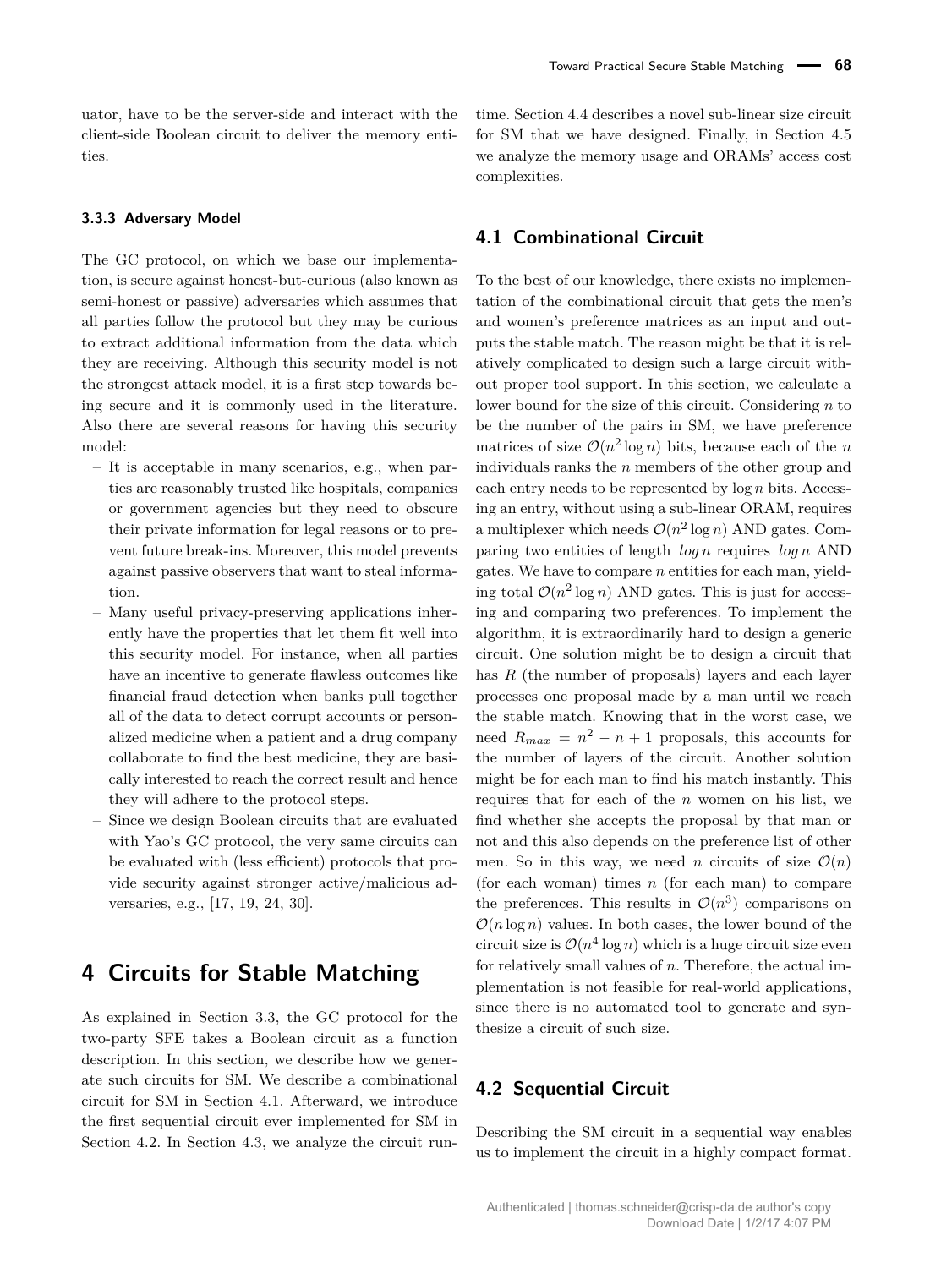This compact format allows us to synthesize the circuit for larger group size and meet the size of real-world applications. This compactness also provides us with the ability to store the circuit on the platforms with lower computational and memory capabilities.

In the rest of this section, we describe our sequential circuit for SM. Figure 4 shows the block diagram representation of the circuit. The inputs to the circuit are the preference matrices of men and women. The outputs of the circuit comprise the final stable match list and the finish signal. Jumping ahead, when using the early termination technique (ETT) (discussed in Section 4.3), we output the finish signal to both parties at each iteration whereas the final list is output only if the finish signal is 1, but kept secret otherwise. The circuit consists of the following modules: Algorithm Computation Circuit (ACC), vectorized Preference Compare Circuit (PCC), and Man Selection Circuit (MSC), and Memory (registers for storing the state values). We consider linear-complexity ORAM techniques to store the data for this circuit.



**Fig. 4.** Block diagram architecture of the sequential circuit for implementing secure SM.

Here, we explain how the entire circuit works. We design the sequential circuit such that it processes one proposal in one iteration of the sequential circuit. There is a very close similarity between the Boolean circuit and Algorithm 1, e.g., MSC implements "*choose from free men*" (it outputs the ID of the next free man that can propose), PCC implements " $$ of the main body of the algorithm.

MSC finds the next free man. The internal structure of MSC is similar to a priority encoder. Therefore, this module looks in the men's list and selects the first free man for the next iteration of the sequential circuit. In Section 4.3, we will explain how MSC and the finish signal work together. Once a free man is selected, he should propose to the most preferred woman that he has not already proposed to (see Algorithm 1). Therefore, a counter storing the number of proposals is required for each man; we call it Proposal Counter (PC). In order to access the desired women ID, a MUX on the man's preference list is required. This MUX needs  $\mathcal{O}(n^2 \log n)$ AND gates.

ACC implements the main part of Algorithm 1 as a Boolean circuit. ACC processes the proposal: if a woman is free, then the man and she will be engaged and the status of the assignment will be updated in the memory. If she is not free, ACC needs to check whether or not she prefers the man over her current match. Therefore, we need to access the preference vector of the woman using MUX and deliver it to PCC together with the values for the man ID and the women's current match ID. PCC linearly scans the preference vector and checks which one of the two men is more preferable (which one comes first in the preference list). It is important that PCC does this task in one iteration, otherwise the entire circuit will be unnecessarily evaluated and the efficiency will be reduced. As a result, one proposal can be done in *one* iteration of the sequential circuit. In Section 4.3, we will explain how many iterations the circuit should be evaluated.

 XOR gates and three linear layers of AND gates which wires are  $\log n$  bits. Then there is one linear layer of In fact, PCC looks at the woman preference list and sees  $\frac{1}{2}$  cuit is designed to minimize the number of AND gates. Figure 5 illustrates the inside of the PCC. This cirwhich man ID came first. The 1-bit output becomes 1 if the new man is more preferable. The first two layers' at the end are OR-ed and produce the output. The final logical OR gate is implemented by  $n-1$  two-input AND gates and  $3n - 3$  XOR gates. Thus, PCC uses  $2n \log n + 3(n-1)$  AND gates. In summary, the total number of AND gates in the circuit is  $\mathcal{O}(n^2 \log n)$  dominated by MUXs for accessing the preference list.

# **4.3 Number of Proposals and Circuit Runtime**

Gale and Shapley have proved that after at most  $R_{max} = n^2 - n + 1$  proposals in Algorithm 1, the algo-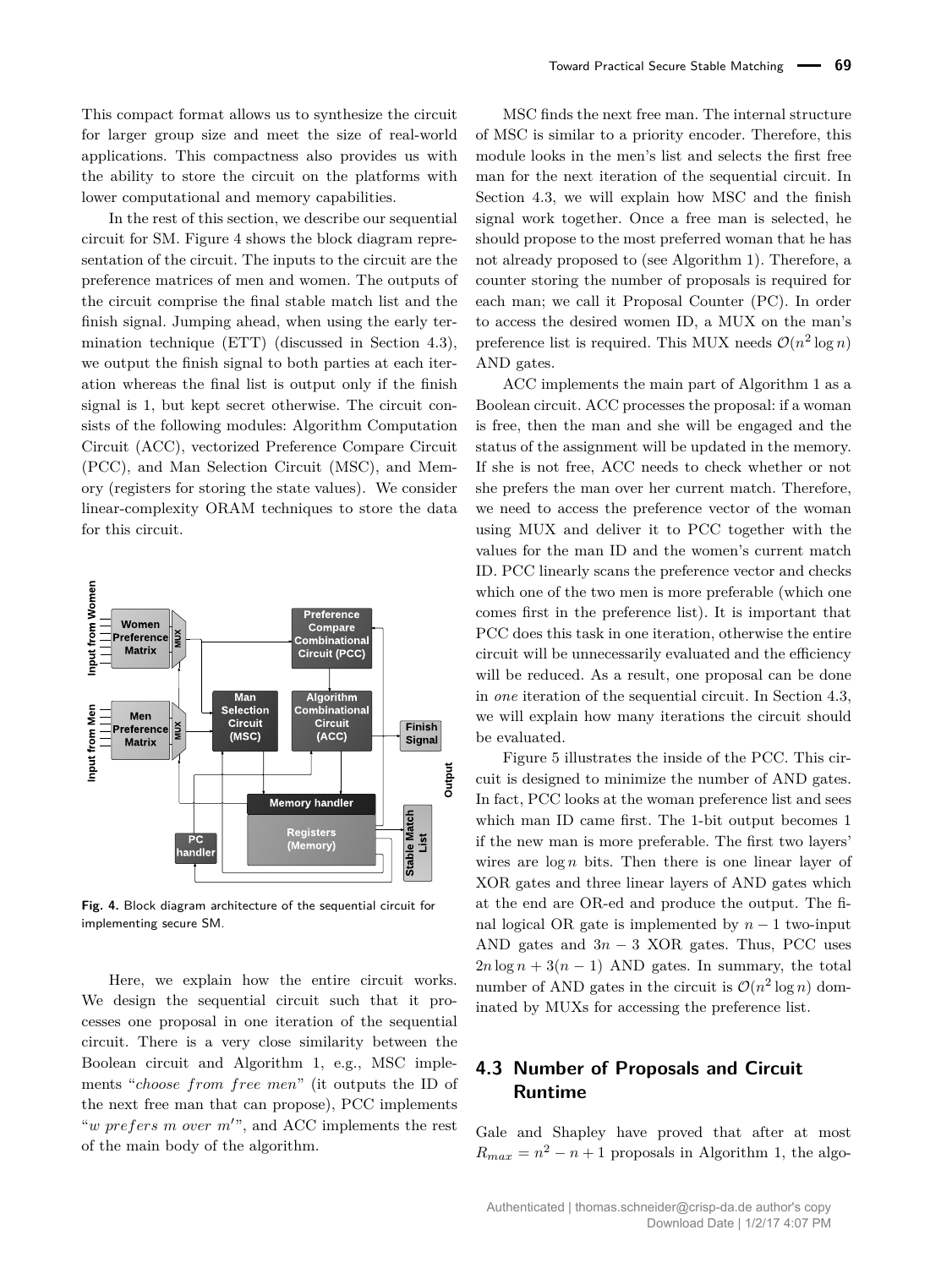

**Fig. 5.** Preference Compare Circuit (PCC).

rithm will output a stable match. However in the GC, the intermediate status of each man's engagement is encrypted and cannot be accessed in plain-text. Therefore, the process of finding the next free man becomes challenging. One naïve implementation can be to iterate over all men and let them to propose regardless of the engagement status. But if the man was not free, the proposal should be invalidated. This approach is dramatically inefficient. The reason is as follows: since all the information in the circuit is encrypted, there is no way to distinguish a valid proposal from an invalid one. Thus, we have to evaluate the circuit regardless of the validity of the proposal. As a result, we need to run the circuit even for more iterations than the mathematical worst case of the number of proposals (*Rmax*). This problem arises both for general SM and limited SM. To overcome this problem, we have designed Man Selection Circuit (MSC). This circuit wisely choses the next free man ahead of time to avoid invalid proposals (unnecessary execution of the circuit).

MSC makes the number of iterations that the circuit should be evaluated *exactly equal* to the number of required proposals. In the worst case, this number is equal to *Rmax*. However, based on our extensive statistical analysis, we have observed that the average number of required proposals is linearithmic in terms of the set size *n*. Our experiment is performed for 10 000 different randomly generated preference matrices for each set size. It can be seen from Figure 6 that the statistical maximum of the number of proposals is also linearithmic with respect to the set size *n*. The error bars show the minimum and maximum number of proposals for each set size. In [20], authors provide a probabilistic analysis and they show that the average number of proposals is indeed  $\Theta(n \log n)$ .

We can take advantage of this fact by two different approaches. (i) The first approach is to run the circuit for a constant number of times. This number can be statistically guaranteed instead of mathematically guaranteed and it means that we can run the circuit for some

the probability of proper termination.  $\alpha$  is fixed prior to dard deviation, and  $\alpha$  is a constant to be determined by fixed statistically driven number like  $m + \alpha \times \sigma$ , where *m* is the average number of proposals,  $\sigma$  is the stanrunning the protocol and is known by both Garbler and Evaluator. Higher  $\alpha$  means it is more likely that by the time the protocol is finished, the output is a final stable match but higher  $\alpha$  also requires more iterations to be run. Figure 6 plots the statistical worst case for  $\alpha = 8$ (this is chosen so that  $m + \alpha \times \sigma$  is higher than the maximum error bar for all set sizes). (ii) The second approach is to produce the "finish signal" by ACC and stop the algorithm as soon as the stable match is reached. We call this approach Early Termination Technique (ETT). ACC produces the finish signal by checking if all the men (or women) are engaged. It tracks the status of all men and if all of them are matched, then the finish signal is true.



**Fig. 6.** Number of proposals needed for different scenarios in the general SM. Statistical worst case is computed for  $\alpha = 8$ ). The error bar shows the minimum and maximum value in the simulation. Experiment is performed 10 000 times for each set size with randomly generated preference list.

In order to verify the termination condition in the middle of the GC protocol, the parties have to reveal the shared secret associated only to the finish signal. Revealing this secret in an iteration will not leak any information about the rest of the secure computation except the fact whether or not the computation is finished up to this iteration. Thus in our implementation, the computation and communication can be scaled down almost by a factor of  $\mathcal{O}(n)$ . This is a privacy/efficiency trade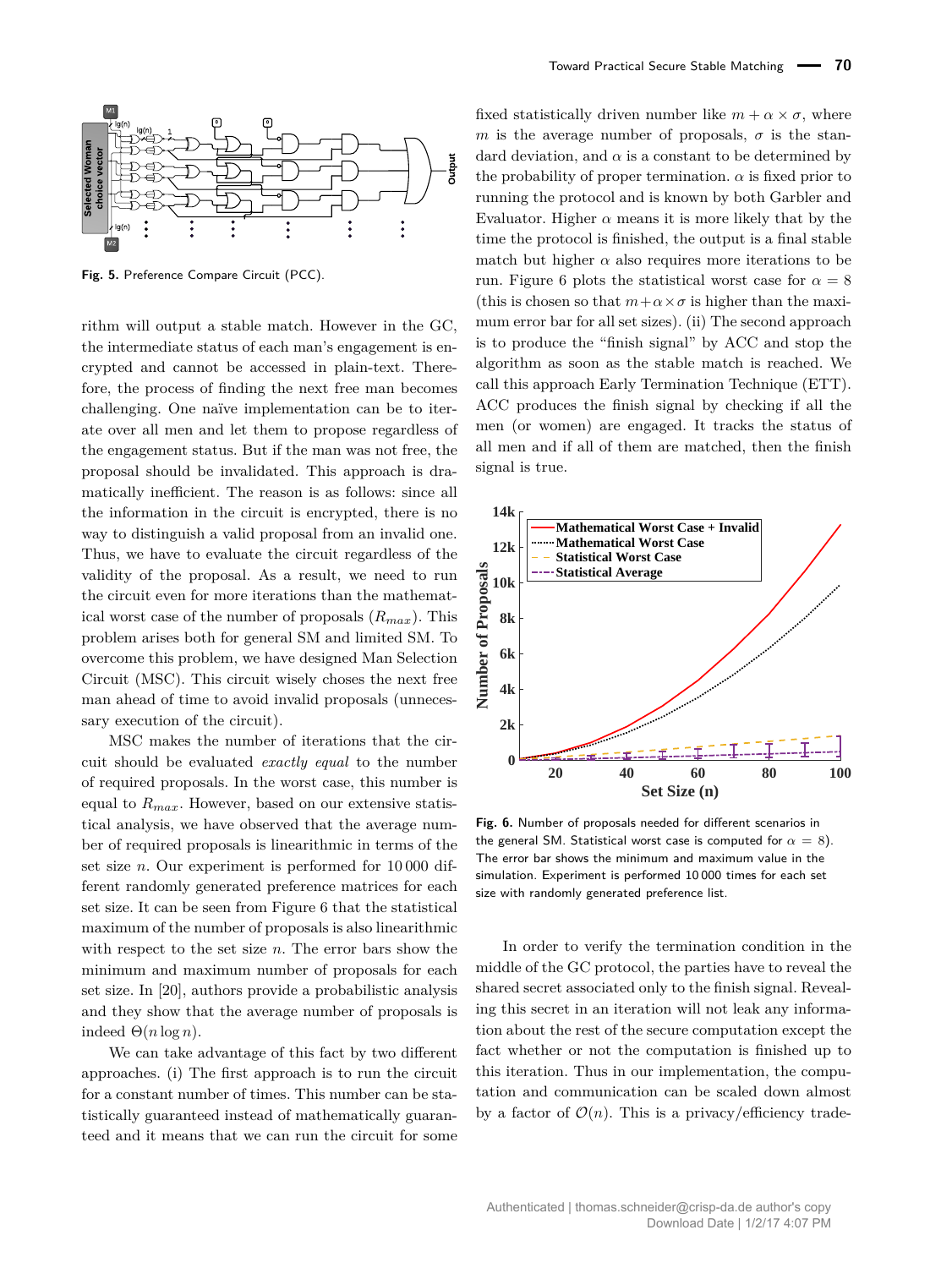off though (see Section 7 for more details on information leakage and Section 6 for performance results).

### **4.4 Sub-linear Sequential Circuit**

In Section 4.2, we proposed a sequential circuit for general and limited SM. The size of the circuit is  $\mathcal{O}(n^2 \log n)$ . We also discussed in Section 4.3 that the circuit should run for  $\mathcal{O}(n^2)$  iterations for the worst case scenario and can be reduced using early termination (ETT) to  $\mathcal{O}(n)$ . Therefore, the overall computation and communication complexity of the secure SM is  $\mathcal{O}(n^3 \log n)$  using ETT. This overall cost is the product of the number of iterations and the size of the circuit. For the set size of the NRMP  $(n = 32k)$ , the cost is in the order of  $2^{50}$  AND gates which incurs  $32PB$  communication! The number of iterations (proposals) is already minimized by MSC and ETT and cannot be reduced further. Thus, the only way is to reduce the circuit size. To do so, we propose four tweaks for the sequential circuit.

First, we replace the MUXs accessing the memory (e.g., preference list of men and women) with sub-linear ORAM. It allows us to access the memory of size *m* with the cost of less than  $\mathcal{O}(m)$ . We will discuss the choice of ORAMs and their trade-offs in Section 4.5.

Second, we need to change the size of PCC from linear to sub-linear. PCC outputs a binary indicating if a woman prefers the new proposing man over her already assigned man. PCC linearly scans the woman's preference list (a vector of man's ID) in order to find which man came first in the list. (Note that the list is sorted from most desirable to the least.) This incurs  $\mathcal{O}(n)$  AND gates. To make PCC sub-linear, we store the inverse of the preference list of each woman. For example if man  $#5$  is the  $3^{rd}$  one in the preference list, in the inverse list, the value of the 5 *th* position is 3. Now instead of a linear search, we need two accesses to the inverse list and compare their values to determine the more desirable man. However, access cost using MUX is still  $\mathcal{O}(n)$ . But the MUX can be replaced with sub-linear ORAM to make the total cost sub-linear with respect to *n*.

Third, ETT needs to access the status of all men in order to determine the finish signal  $(\mathcal{O}(n)$  AND gates). Accessing the men's status list using sub-linear ORAM does not solve the problem since we still need to access men's status list *n* times at each iteration. This makes the overall cost even worse than Linear ORAM. Therefore, we store the total number of engaged men in a counter. We initialize the counter with zero and each

time a free man becomes matched with a woman, we increase the counter by one. When a new assignment requires old assignment to break, we simply do not change the counter. Also, when a proposal gets rejected, we do not change the counter. Using this approach, we only need to store log *n* bits, add a addition block, and put a multiplexer before the registers. The total overhead for this approach is  $\mathcal{O}(\log n)$ .

Fourth, MSC requires scanning over the status of all men at each iteration to choose the next free man. Similar to ETT, this incurs  $\mathcal{O}(n)$  AND gates. Unlike the solution for ETT, we cannot skip this computation for any iteration. We propose to store the ID of all free men in a *queue*. We dequeue a free man and process his proposal. If his proposal gets rejected, we enqueue him to the back of the queue. Or if in the process of the proposal, a previously assigned man becomes free, we enqueue this man to the queue. The queue should be initialized by all men at the beginning of the SM. Therefore, the capacity of the queue should be exactly *n*. We implement this queue using an array of size *n* and circular indexing. This is the most efficient and simplest solution and incurs a constant number of accesses per each enqueue or dequeue operation. By storing this array in a sub-linear ORAM, the size of MSC will become sub-linear.

# **4.5 Memory Analysis and Choosing ORAM Scheme**

There are several ORAM schemes in the literature [38, 41]. Each of them has different initialization cost and access complexity. Depending on the intensity of memory accesses and size of the memory, each ORAM may outperform the others. Thus, it is important to find at which memory size, one ORAM scheme starts to outperform the others. This is called the *breakeven* point. To the best of our knowledge, Circuit ORAM [38] has the best asymptotic complexity  $\mathcal{O}(log^3 n)$ . However, for small memory sizes, Linear ORAM (MUX) outperforms all sub-linear ORAMs including Circuit ORAM. The reason is twofold: (i) The cost of initialization for Linear ORAM is negligible compared to sub-linear ORAMs. (ii) The constant coefficient for its access cost complexity is lower than the one for sub-linear ORAMs.

For medium set size, another sub-linear ORAM, Square-Root ORAM [41], outperforms both Linear ORAM and Circuit ORAM. The reason is that it has lower initialization cost compared to Circuit ORAM but has better access cost complexity of  $\mathcal{O}(\sqrt{n \log n})$  com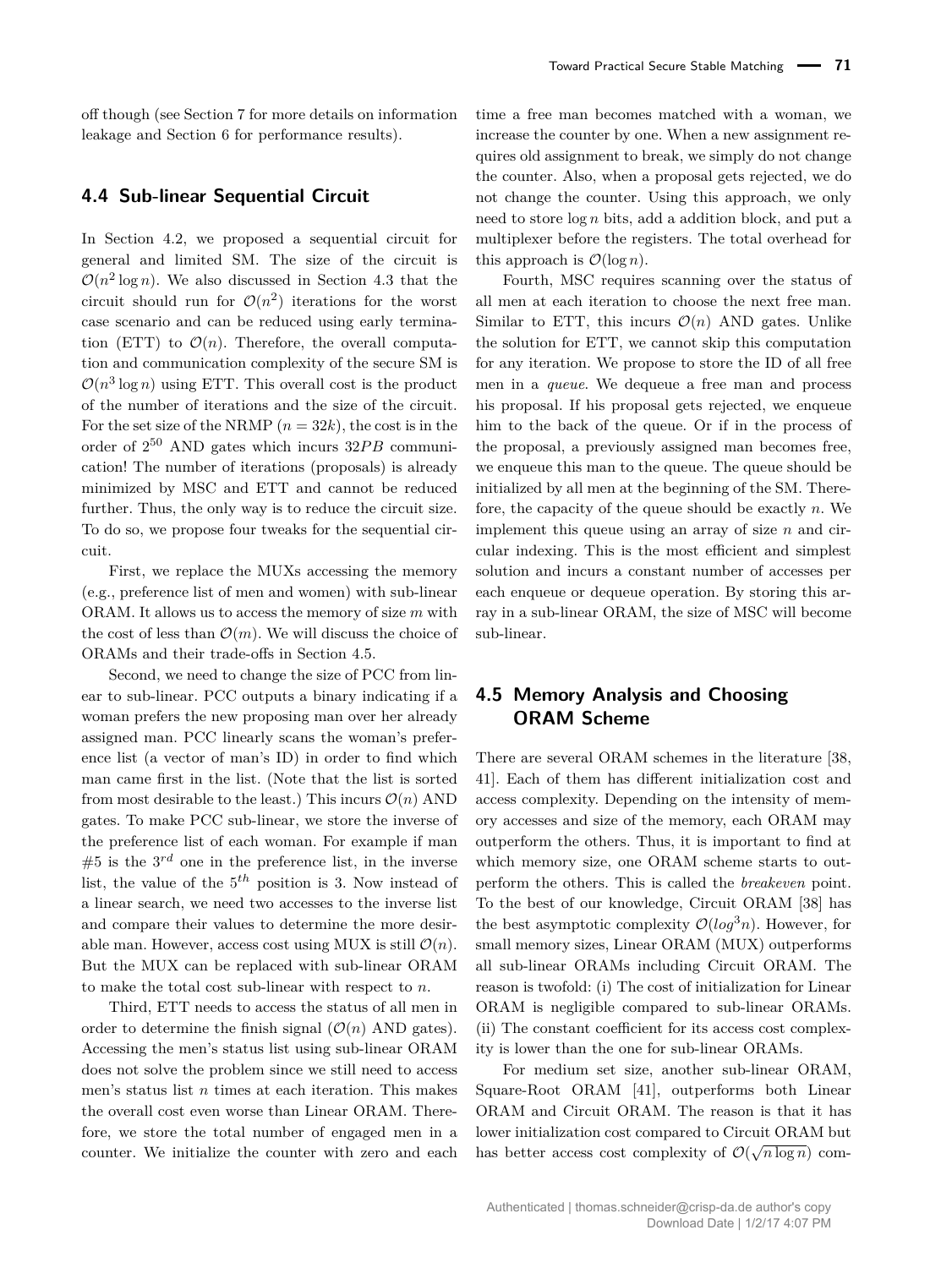pared to Linear ORAM. As the set size increases, Circuit ORAM eventually outperforms both Square-Root ORAM and Linear ORAM.

Based on the characteristics and performance of different ORAM schemes, we integrated our sequential circuit with the best ORAM scheme. Integrating ORAM means putting a client-side Boolean circuit (for handling access requests) inside the main garbled circuit and connecting necessary interfaces to our sub-linear sequential circuit. Also two parties should act as servers who then store the memories and communicates with the client circuit to deliver the requested memory entity to the client (the servers hold the encrypted memory).

The choice of ORAM also depends on which variant of secure SM we want to use (General SM or Limited SM) and whether or not we are interested to use the early termination technique.

Table 1 shows the overall asymptotic complexity which includes both initialization and per-access cost. Note that in order to find the most efficient one, we need to perform experiments. In Section 6.2, we will show what is the best choice of ORAM depending on the set size and SM variant based on our experiments.

# **5 Related Work**

Golle [11] was the first to develop privacy-preserving SM. He persuasively illustrates that implementing such an algorithm has a great practical impact. In his framework, he devises a variant of the classic Gale-Shapley algorithm with some techniques for concealment. Each party should send the encrypted preference list to some honest-but-curious matching authorities. During the algorithm men and women are divided into two disjoint groups, those who are engaged and those who are free. Then, *m* fake men are added and are engaged to women at the beginning of the algorithm and this enables some appealing concealment properties, such as that the number of engaged men and free men are always constant and this could prevent any information leaking of intermediate changes of free and engaged men sets. Golle then defines a bid as an encrypted representation of the preference of one man for a woman in addition to some "book-keeping" information. There are free and engaged bids, a bid paired up with a woman. The Algorithm follows 4 steps for *R* iterations beginning with initial bids to reach a stable match by resolving a conflict between bids at each time. Those four steps are (i) randomly choosing a free bid and opening it mutually

by matching authorities, (ii) finding a conflict bid since there is always exactly one conflicting bid, (iii) resolving the conflict, and (iv) mixing bids internally and externally. Golle uses an additively homomorphic semantically secure threshold public key encryption scheme like a threshold version [4, 5] of Paillier [26] and reencryption mix networks to implement this. Golle argues that the algorithm terminates after *n* iterations and reaches a stable match between *n* men and *n* women. The complexity then is dominated by  $\mathcal{O}(n^3)$  modular exponentiations and the corresponding communication complexity is also  $\mathcal{O}(n^2 \text{polylog}(n)).$ 

However, Franklin et al. [6] show that Golle's proposal is not promising and in the worst case, his algorithm will be executed  $n^2$  iterations. This results in a computation complexity of  $\mathcal{O}(n^5)$  modular exponentiations and  $\mathcal{O}(\nu n^5)$  communication complexity, where *ν* is the number of matching authorities. They also develop another solution for this problem based on Golle's framework but also add *n* fake women. There are some modifications to the original framework. They added Private Information Retrieval (PIR) for reading and writing privately in a shared database. PIR is implemented using the protocol of Naor and Nissim [21] which is based on the Oblivious Transfer and requires  $\mathcal{O}(\text{polylog } n)$  communication and is used a constant number of times in each iteration. Franklin et al. use the GC protocol to compare the preference of women and also to increment the number of times that each man has proposed. The communication complexity is dominated by re-encryption mixnets just like Golle's which results in  $\mathcal{O}(\nu n^3)$  polylog *n*) communication complexity. Yet, computation complexity is dominated by accessing the database. In each iteration, the database access takes  $O(n^2\sqrt{\log n})$  work and the total computation complexity is  $O(n^4 \sqrt{\log n})$  public key operations. In that work they also optimize the protocol when there are exactly 2 matching authorities and they achieve a better performance as listed in Table 2. However, this protocol is complicated and not yet implemented.

Naor et al. [22] suggest an architecture for privacypreserving protocols for mechanism design and they mention SM as one of the related applications. They argue that the complexity of implementing their architecture for SM problem depends on a combinational circuit which implements the SM algorithm. They did not implement such a system nor designed such a circuit. Naor et al. suggest that the classical Gale-Shapley algorithm necessitates the usage of indirect addressing of a RAM and that translation into a circuit is inefficient.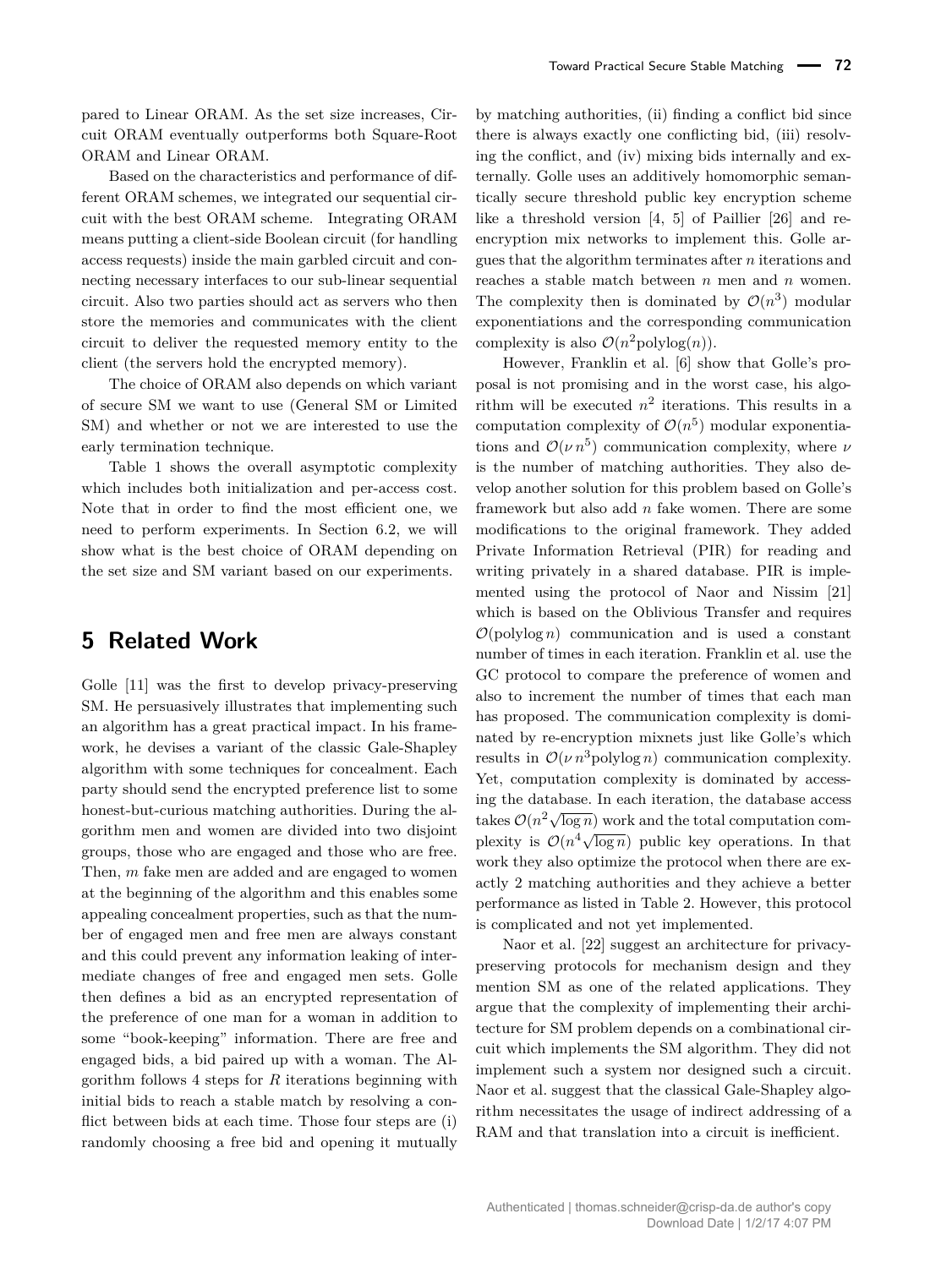**Table 1.** Total complexity for implementing each variant of SM using different ORAM schemes, where *n* is the set size and *k* is the limit of number of proposals in limited SM.

| <b>ORAM Scheme</b>      | <b>General SM</b>                                               | General $SM + ETT$        | <b>Limited SM</b>                                       |
|-------------------------|-----------------------------------------------------------------|---------------------------|---------------------------------------------------------|
| <b>Linear ORAM</b>      | $\mathcal{O}(n^4 \log n)$                                       | $\mathcal{O}(n^3 \log n)$ | $\mathcal{O}(n^2 k^2 \log n)$                           |
| <b>Square-Root ORAM</b> | $\mathcal{O}(n^3 \log^2 n) \mid \mathcal{O}(n^2 \log^2 n)$      |                           | $\mathcal{O}((n k)^{1.5} \log^{1.5}(n k) \log^{0.5} n)$ |
| <b>Circuit ORAM</b>     | $\mathcal{O}(n^2 \log^3 n) \ \big  \ \mathcal{O}(n^2 \log^3 n)$ |                           | $\mathcal{O}(n k \log^2(n k) \log n)$                   |

**Table 2.** Different protocols for performing secure SM and corresponding complexities, where *n* is the size of each group and *ν* is the number of matching authorities. Our protocol is faster by orders of magnitudes as it uses efficient Symmetric-Key operations instead of costly Public-Key operations.

| Protocol                  | <b>Computation Complexity</b>                                    | <b>Communication Complexity</b> | <b>Round Complexity</b>         |
|---------------------------|------------------------------------------------------------------|---------------------------------|---------------------------------|
| Golle $[11]$              | $\mathcal{O}(n^5)$<br><b>Public-Key Operations</b>               | $\mathcal{O}(\nu n^5)$          | $\mathcal{O}(n^3)$ polylog $n)$ |
| Franklin et al. [6]       | $\mathcal{O}(n^4 \sqrt{\log n})$<br><b>Public-Key Operations</b> | $\mathcal{O}(\nu n^3)$          | $\mathcal{O}(n^2)$ polylog $n)$ |
| Franklin et al. [7]       | $\mathcal{O}(n^4$ polylog $n)$<br><b>Public-Key Operations</b>   | $\mathcal{O}(\nu n^2)$          | $\mathcal{O}(n^2)$ polylog $n)$ |
| Ours without using ORAM   | $\mathcal{O}(n^4 \log n)$ Symmetric-Key Operations               | $\mathcal{O}(n^4 \log n)$       | $\mathcal{O}(1)$                |
| Revisiting SQRT ORAM [41] | $\mathcal{O}(n^3 \log^2 n)$ Symmetric-Key Operations             | $\mathcal{O}(n^3 \log^2 n)$     | $\mathcal{O}(n^2)$ polylog $n)$ |
| <b>Ours using ORAM</b>    | $\mathcal{O}(n^2 \log^3 n)$ Symmetric-Key Operations             | $\mathcal{O}(n^2 \log^3 n)$     | $\mathcal{O}(n^2)$ polylog $n)$ |
| Keller et al. [15]        | $\mathcal{O}(n^2 \log^3 n)$ Symmetric-Key Operations             | $\mathcal{O}(n^2 \log^3 n)$     | $\mathcal{O}(n^2)$ polylog $n)$ |
| Ours using ORAM and ETT   | $\mathcal{O}(n^2 \log^3 n)$ Symmetric-Key Operations             | $\mathcal{O}(n^2 \log^3 n)$     | $\mathcal{O}(n^2)$ polylog $n)$ |

Franklin et al. [7] develop an efficient multiparty Look-Up Table (mLUT) protocol and suggest that one can design a secure SM system by implementing the algorithm of [6, Section 5] into a circuit with access to a RAM. Especially in the multiparty setting, mLUT for array/matrix access reduces the complexity of such a setting to the situation when we have 2 matching authorities as shown in Table 2. However, this system has only been suggested but has not been implemented yet.

Keller et al. [15] were the first that reported implementing secure SM using GC and oblivious memory. Without presenting implementation details, they reported that in the worst case, the general SM with 8*k* pairs can be done in  $1.5 \cdot 10^{12}$  seconds. The complexity of related work is reported in Table 2. Zahur et al. [41] reported a runtime of more than 33 hours for set size of 512 pairs. Although they have the previously best known runtime for this set size, their computation and communication complexity is  $\mathcal{O}(n^3 \log^2 n)$  which limits the scalability of their approach significantly. While our computation and communication complexity is  $\mathcal{O}(n^2 \log^3 n)$  without using ETT, we also achieve a better runtime of 8 hours without using ETT and 5 minutes by using ETT for the same set size.

# **6 Evaluation and Comparison**

In this section we summarize and compare the complexity of different algorithms for general SM and its limited variant.

### **6.1 Evaluation Setup**

We use Synopsys Design Compiler 2010.03-SP4 to generate our sequential circuits. The timing analysis are done on two similar machines with Intel Core i7-2600 CPU @ 3.4GHz with 12GB RAM on an Ubuntu 15 operating system connected using 1 Gbps Ethernet. In all of the experiments, the GC security parameter is 128 bit and the security failure probability for ORAM is set to at most  $2^{-80}$ . The experiments that take more than 10<sup>5</sup> seconds are estimated based on the computational and communication complexity. For sub-linear ORAMs (Circuit ORAM and Square-Root ORAM) we used the circuit size of ORAM based on the results in [41].

#### **6.2 ORAM Analysis**

Figure 7 shows the memory cost for the general SM running for worst case scenario. There are 3 different zones. For very small set sizes  $( $2^5$ ), the linear ORAM$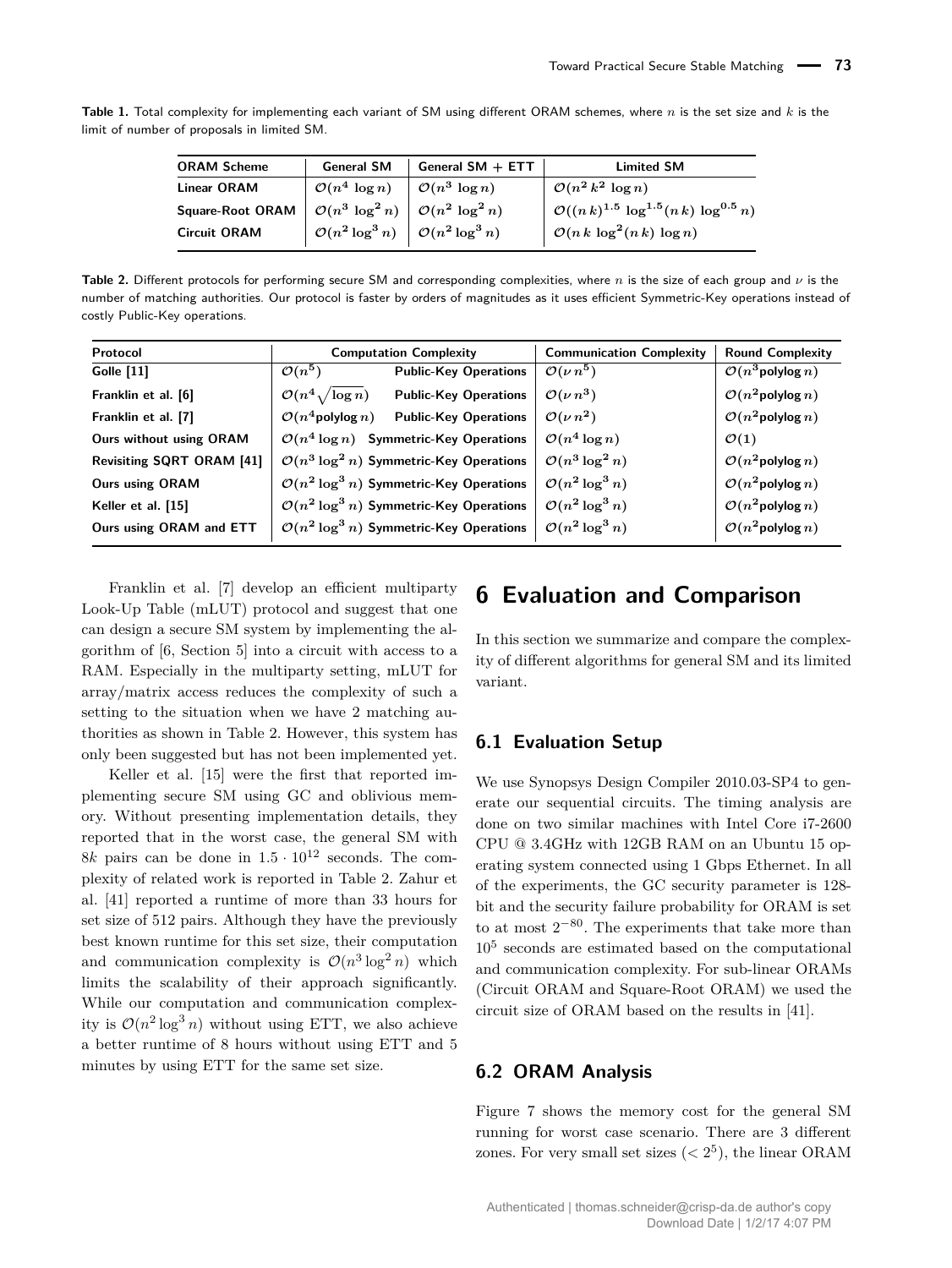(MUX) is the most efficient solution. In the next region up to set sizes ( $\sim 2^{12}$ ), the Square-Root ORAM outperforms linear ORAM. For set sizes larger than  $({\sim 2^{12}})$ , the Circuit ORAM outperforms all other solutions. For the NRMP, the set size is roughly  $2^{15}$  and therefore the Circuit ORAM is the most efficient method. However, it takes  $10^8$  seconds ( $\sim$  3 years) and seems still not practical.



**Fig. 7.** Total running time of the GC protocol using different ORAM schemes for general SM without using ETT.

Figure 8 shows the memory cost for the general SM using ETT. In this case the number of iterations is reduced by a factor of  $\mathcal{O}(n)$ . ETT makes the algorithm less memory intensive thus initialization cost of ORAM becomes dominant. Since the initialization cost of Square-Root ORAM is less than Circuit ORAM, it outperforms Circuit ORAM for any set size. Here we have only one breakeven point in which Square-Root starts to outperform Linear ORAM at set size 2 5 . For the NRMP  $(2^{15}$  pairs), the Square-Root ORAM is the most efficient method and it takes  $10^6$  seconds ( $\sim$  24 days). This is the first time that the NRMP stable matching can be securely evaluated in less than a month. The solution of [15] reports 47 000 years of computation for SM on a set size 1*/*4 of NRMP.

Figure 9 shows the memory cost for limited SM where the number of preferences for each person is limited to  $k = 20$ . The breakeven point between Linear ORAM and Square-Root ORAM is at set size  $2^5$ . In this scenario, the cost of initialization is as important as the cost of accessing the memory. Hence, Square-Root ORAM outperforms Circuit ORAM for a wide range of set sizes.



**Fig. 8.** Total running time of the GC protocol using different ORAM schemes for general SM using early termination technique.



**Fig. 9.** Total running time of the GC protocol using different ORAM schemes for limited SM with  $k = 20$ .

### **6.3 End-to-End Secure Stable Matching**

Table 3 shows the total end-to-end execution time and communication cost of general SM for various set sizes when using three different ORAM schemes. For each set size, the best result is shown in bold format. Our scheme can securely compute a stable match for 8*k* pairs four orders of magnitude faster than the method of [15] (the previously best method in terms of complexity).

Table 4 shows the total end-to-end execution time and communication cost of general SM with ETT for various set sizes when using three different ORAM schemes. For each set size, the best result is shown in bold format. The computation and communication cost are further decreased, for example for set size 8*k* by three orders of magnitude compared to general SM without ETT.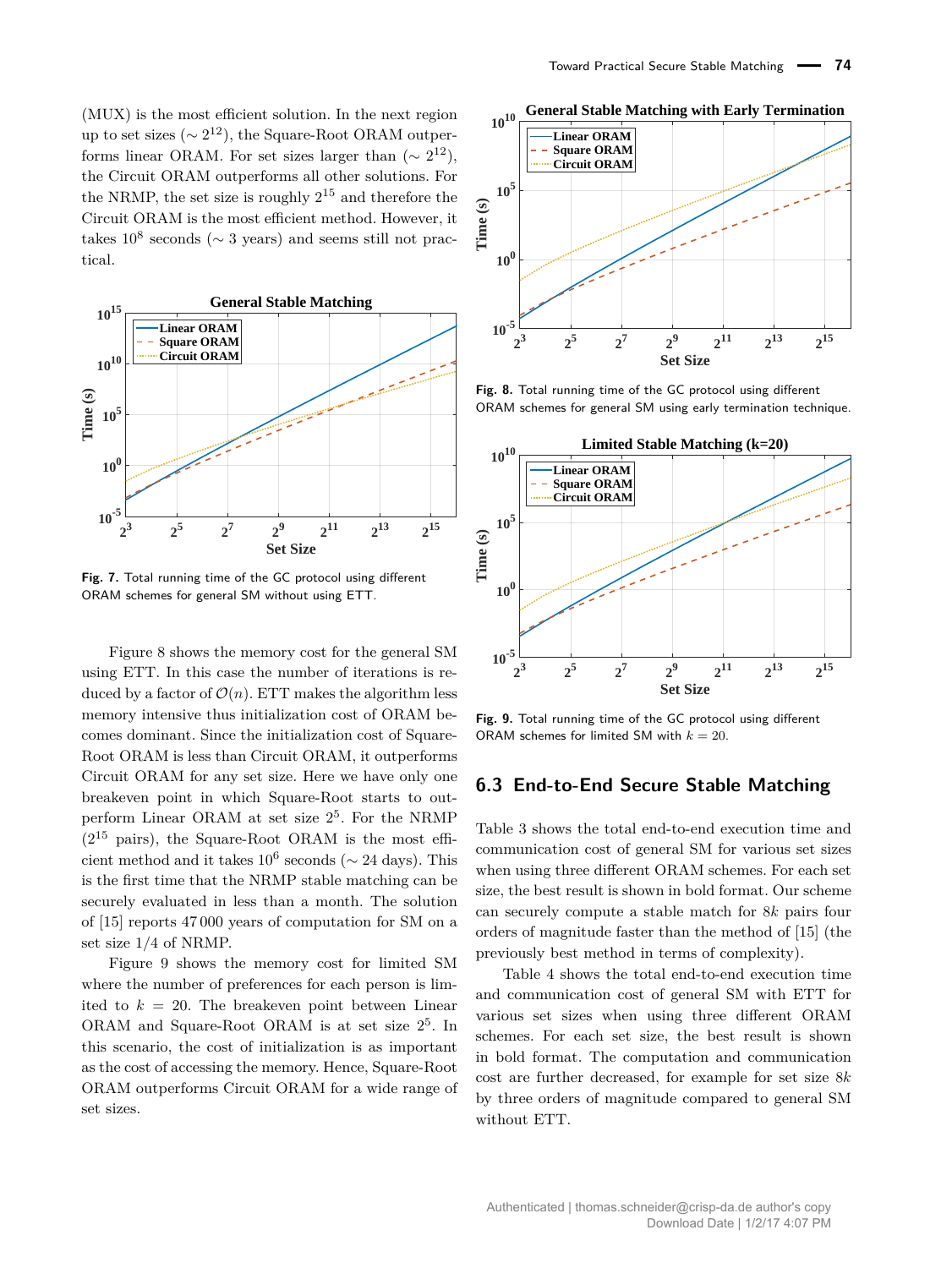| Set Size |           | Linear ORAM       | Square-Root ORAM |          | Circuit ORAM |           |
|----------|-----------|-------------------|------------------|----------|--------------|-----------|
|          | Time      | Comm.             | Time             | Comm.    | Time         | Comm.     |
|          | $9.1$ ms  | $1.22 \text{ MB}$ | $25.7$ ms        | 3.44 MB  | $107.1$ ms   | 14.37 MB  |
| 28       | 23.21 min | 186.92 GB         | 5.43 min         | 43.78 GB | 31.68 min    | 255.18 GB |
| 512      | 5.3 d     | 61.52 TB          | 7.9 <sub>h</sub> | 3.81 TB  | 1.05d        | 12.17 TB  |
| 2k       | 4.54y     | 19.25 PB          | $26.59$ d        | 308.4 TB | 36.95 d      | 428.54 TB |

**Table 3.** Timing and communication results without using early termination technique.

**Table 4.** Timing and communication results using early termination technique.

| Set Size |          | Linear ORAM   |                 | Square-Root ORAM |                    | Circuit ORAM |  |
|----------|----------|---------------|-----------------|------------------|--------------------|--------------|--|
|          | Time     | Comm.         | Time            | Comm.            | Time               | Comm.        |  |
|          | 5.69 ms  | <b>764 KB</b> | $15 \text{ ms}$ | 2.01 MB          | $100.5$ ms         | 13.48 MB     |  |
| 128      | 54.4 s   | $7.3$ GB      | 12.75 s         | $1.71$ GB        | $2.12 \text{ min}$ | 17.11 GB     |  |
| 512      | 1.24h    | 600.81 GB     | $4.63$ min      | 37.32 GB         | 41.96 min          | 337.93 GB    |  |
| 2k       | 4.05d    | 46.99 TB      | 1.56h           | 753.83 GB        | 13.79 h            | 6.66 TB      |  |
| 8k       | 306.53 d | 3.55 PB       | $1.25$ d        | 14.54 TB         | 11.96 d            | 138.7 TB     |  |
| 32k      |          |               | $23.47$ d       | 272.2 TB         | $251.65$ d         | 2.91 PB      |  |

Table 5 shows the total end-to-end execution time and communication cost of limited SM with  $k = 20$ for various set sizes when using three different ORAM schemes. For each set size, the best result is shown in bold format.

Table 6 compares our timing results with the previously best known runtime for mid-size set sizes presented in [41] (they did not report the communication results). We achieve approximately  $4 \times$  and  $450 \times$  improvement without and with ETT respectively compared to the results reported in [41]. The maximum set size that is compared is 512 because they have not reported set sizes higher than 512.

# **7 Discussion**

**Security.** Security of our protocol follows from the proof of security of Yao's GC protocol in [18] and that of ORAM constructions for secure computations [38, 41]. The security of XOR sharing is based on the security of One-Time Pad (OTP). Our optimizations are applied to the Boolean circuit (used inside one step of the GC protocol) leaving the flow of the GC protocol intact. The only exception is the optional Early Termination Technique for which we discuss the privacy-efficiency trade-off next.

**What would be leaked by early termination?** As we discussed earlier in Section 4.3, we can terminate the GC protocol as soon as it has reached the stable results in order to enhance the performance greatly. We do this by producing a 1-bit "finish signal" and revealing its real value at each iteration. Revealing this one bit means sharing the actual wire label by Evaluator and the type of the wire by Garbler where the real value of finish signal wire would be the XOR of these two.

Please note that both parties share the information about this 1-bit wire *only*. Since the type of each wire is generated randomly, revealing the type of one wire does not convey any information about other bits and hence this technique does not affect the rest of the protocol and no more information would be revealed.

Although using the finish signal may leak the number of proposals *R*, there are plenty of different cases when this setting could be employed. Such as when each matching authority agrees not to reveal the number of real proposals because no one has any interest to do so. In this case, there is no desire to reveal the number of proposals. If we add a random initiator to the MSC and the next-man-selection algorithm, we can achieve the randomness which will make *R* nondeterministic. In this case, even for the same inputs, each time  $R$  is different. However, leaking the number of total proposals *can* convey some information about the preference lists. For example, if the matched partners were their mutually first choices, then the algorithm will terminate immediately after the first iteration. This is very different from the case when each individual is matched with her last choice, in which case the algorithm will terminate after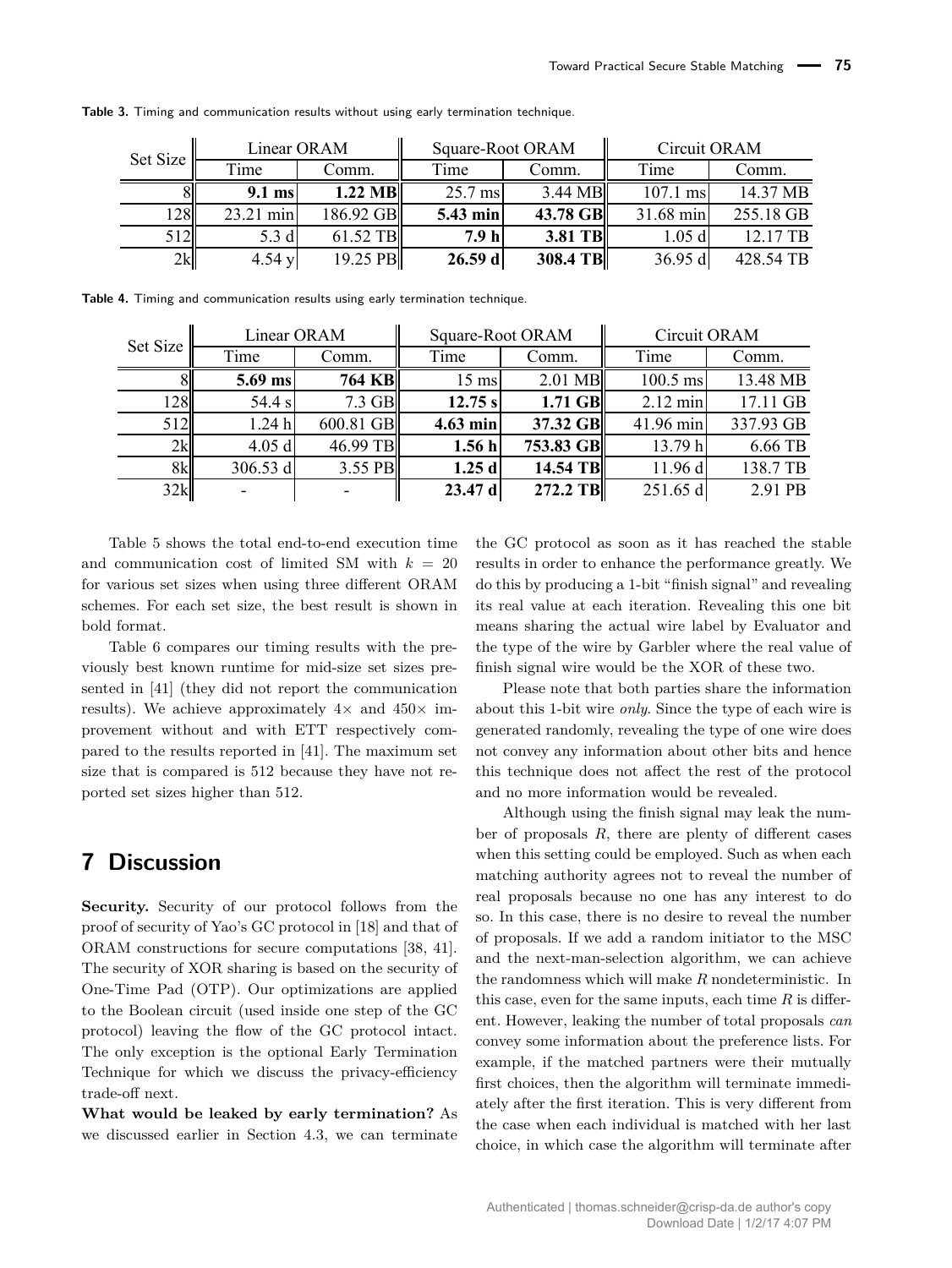| Set Size  |                    | Linear ORAM | Square-Root ORAM |           | Circuit ORAM      |           |
|-----------|--------------------|-------------|------------------|-----------|-------------------|-----------|
|           | Time               | Comm.       | Time             | Comm.     | Time              | Comm.     |
|           | 22.76 ms           | $3.05$ MB   | $51.8$ ms        | 6.95 MB   | $200$ ms          | 26.84 MB  |
| <b>28</b> | $3.62 \text{ min}$ | 29.2 GB     | 50.97 s          | 6.84 GB   | 5.73 min          | 46.15 GB  |
| 512       | 4.97h              | $2.4$ TB    | 18.52 min        | 149.21 GB | 1.42 <sub>h</sub> | 688.2 GB  |
| 2k        | 16.21 d            | 187.98 TB   | 6.23h            | 3.01 TB   | 20.2 h            | 9.76 TB   |
| 8k        | 3.35y              | 14.21 PB    | 5.01 d           | 58.11 TB  | 13.94 d           | 161.74 TB |

**Table 5.** Timing and communication results for limited SM where  $k = 20$ .

**Table 6.** Timing results comparing with previously best method [41] (in terms of runtime).

| Set Size | Revisiting<br><b>SORT ORAM</b> | Our best case | Our best case w/<br><b>Early Termination</b> |
|----------|--------------------------------|---------------|----------------------------------------------|
|          | 510 ms                         | 9.1 msl       | $5.69$ ms                                    |
|          | $2.41$ min                     | 33.19 s       | 2.59 s                                       |
|          | 1.38 d                         | 79 hI         | $4.63 \text{ min}$                           |

 $\mathcal{O}(n^2)$  iterations. Therefore, knowing R can give some information about the quality of the assignment. This problem can be mitigated by running the protocol for at least the statistical worst case (see Figure 6). In order to avoid unnecessary iterations and terminate the protocol, *R* is the least information possible to leak.

It is worth mentioning that in real-world, as shown in Figure 6, the standard deviation of actual number of proposals is relatively small, meaning that the execution time for different inputs would be about the same and cannot convey significant information about the preference lists. In a nutshell, this variant of our protocol is a trade-off between privacy and efficiency where we have an unprecedented performance improvement but the total number of proposals is leaked. Note that the early termination technique is optional and can be avoided.

It is in fact a recent direction in secure computation to give up some privacy in order to achieve better runtime, see for example the private DBMS BlindSeer which leaks some (hard to quantify) information about the search tree [27].

# **8 Conclusion**

We present the first efficient and scalable implementation of secure Stable Matching (SM). This is the first work which makes secure SM feasible for real-world applications such as the National Residency Matching Program (NRMP) with 32*k* pairs in a reasonable time. Although the execution time for very large inputs is still substantial, this is not unreasonable, as applications of SM usually do not have to be run online, but instead can be run offline, e.g., during a month. This is because in many applications, a large latency is not the main concern, but performing the stable match privately is. We designed different variations of SM (general and limited) and a novel technique to significantly decrease the computation time by reducing the total number of SM iterations. We also proposed a sequential circuit with sub-linear amortized size with respect to the number of pairs in SM. We benchmark three different Oblivious RAMs (ORAM) in our evaluation and determine the breakeven points for each variant of SM.

#### **Acknowledgements**

We would like to thank the anonymous reviewers for their helpful comments. This work is partially supported by National Science Foundation grant (CNS-1513063) and a Multidisciplinary University Research Initiative grant (FA9550-14-1-0351/ Rice 14-0538) to the ACES lab at Rice University. This work has been co-funded by the European Union's 7th Framework Program (FP7/2007-2013) under grant agreement n. 609611 (PRACTICE), by the German Federal Ministry of Education and Research (BMBF) within CRISP, by the DFG as part of project E3 within the CRC 1119 CROSSING.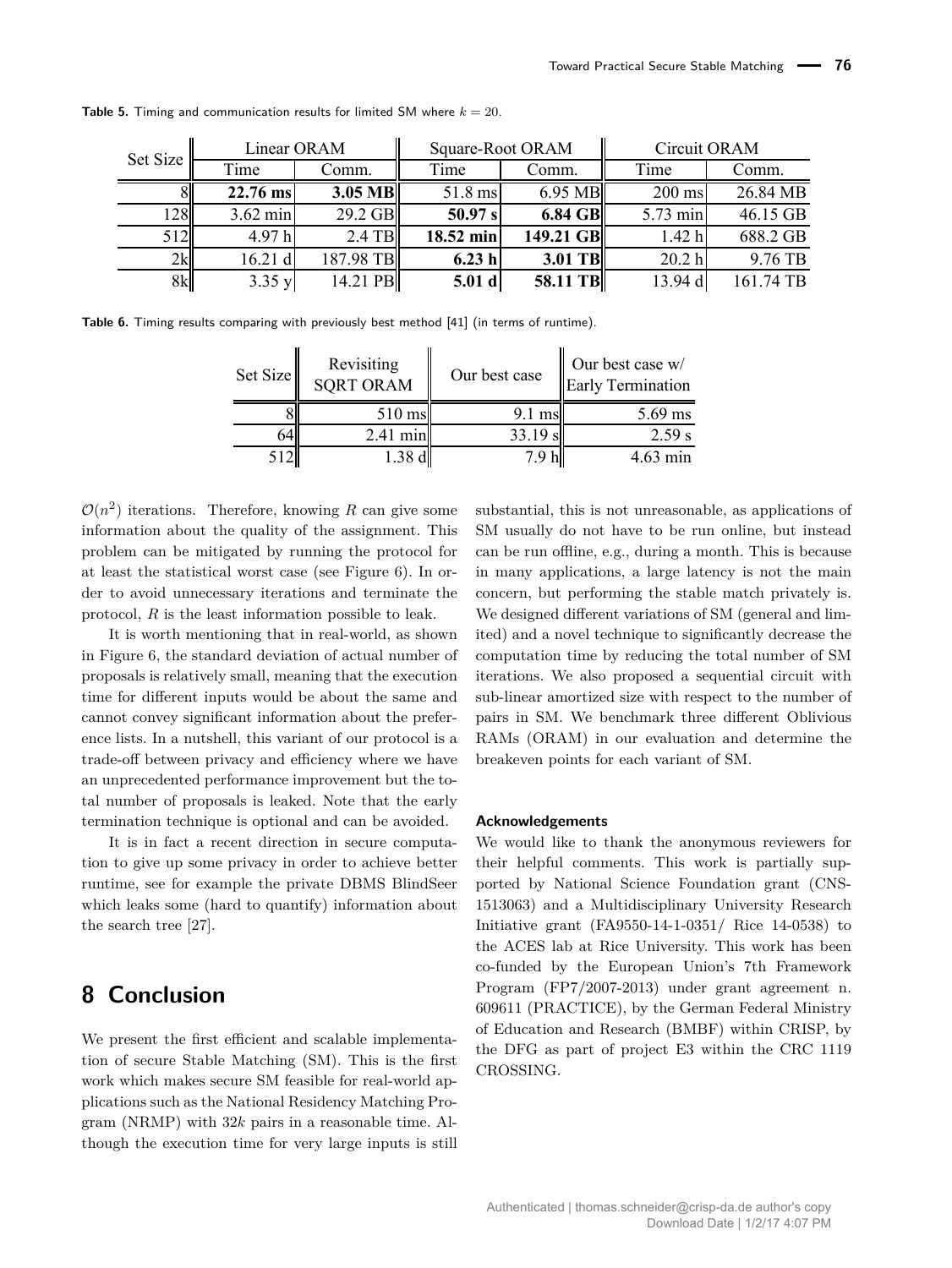# **References**

- [1] Atila Abdulkadiroğlu, Parag A Pathak, and Alvin E Roth. The New York city high school match. American Economic Review, pages 364–367, 2005.
- [2] Gilad Asharov, Yehuda Lindell, Thomas Schneider, and Michael Zohner. More efficient oblivious transfer and extensions for faster secure computation. In ACM CCS'13, pages 535–548. ACM, 2013.
- [3] Mihir Bellare, Viet Tung Hoang, Sriram Keelveedhi, and Phillip Rogaway. Efficient garbling from a fixed-key blockcipher. In IEEE S&P'13, pages 478–492. IEEE, 2013.
- [4] Ivan Damgård and Mads Jurik. A generalisation, a simplification and some applications of Paillier's probabilistic public-key system. In PKC'01, volume 1992 of LNCS, pages 119–136. Springer, 2001.
- [5] Pierre-Alain Fouque, Guillaume Poupard, and Jacques Stern. Sharing decryption in the context of voting or lotteries. In FC'01, volume 1962 of LNCS, pages 90–104. Springer, 2001.
- [6] Matthew Franklin, Mark Gondree, and Payman Mohassel. Improved efficiency for private stable matching. In CT-RSA'07, volume 4377 of LNCS, pages 163–177. Springer, 2006.
- [7] Matthew Franklin, Mark Gondree, and Payman Mohassel. Multi-party indirect indexing and applications. In ASIACRYPT'07, volume 4833 of LNCS, pages 283–297. Springer, 2007.
- [8] David Gale and Lloyd S Shapley. College admissions and the stability of marriage. American Mathematical Monthly, pages 9–15, 1962.
- [9] David Gale and Marilda Sotomayor. Ms. Machiavelli and the stable matching problem. American Mathematical Monthly, pages 261–268, 1985.
- [10] Oded Goldreich and Rafail Ostrovsky. Software protection and simulation on oblivious rams. Journal of the ACM (JACM), 43(3):431–473, 1996.
- [11] Philippe Golle. A private stable matching algorithm. In FC'06, volume 4107 of LNCS, pages 65–80. Springer, 2006.
- [12] S Dov Gordon, Jonathan Katz, Vladimir Kolesnikov, Fernando Krell, Tal Malkin, Mariana Raykova, and Yevgeniy Vahlis. Secure two-party computation in sublinear (amortized) time. In ACM CSS'12, pages 513–524. ACM, 2012.
- [13] Dan Gusfield and Robert W Irving. The stable marriage problem: Structure and algorithms, volume 54. MIT press Cambridge, 1989.
- [14] Yuval Ishai, Joe Kilian, Kobbi Nissim, and Erez Petrank. Extending oblivious transfers efficiently. In CRYPTO'03, volume 2729 of LNCS, pages 145–161. Springer, 2003.
- [15] Marcel Keller and Peter Scholl. Efficient, oblivious data structures for MPC. In ASIACRYPT'14, volume 8874 of LNCS, pages 506–525. Springer, 2014.
- [16] Vladimir Kolesnikov and Thomas Schneider. Improved garbled circuit: Free XOR gates and applications. In ICALP'08, volume 5126 of LNCS, pages 486–498. Springer, 2008.
- [17] Yehuda Lindell and Benny Pinkas. An efficient protocol for secure two-party computation in the presence of malicious adversaries. In EUROCRYPT'07, volume 4515 of LNCS, pages 52–78. Springer, 2007.
- [18] Yehuda Lindell and Benny Pinkas. A proof of security of Yao's protocol for two-party computation. Journal of Cryptology, 22(2):161–188, 2009.
- [19] Yehuda Lindell and Benny Pinkas. Secure two-party computation via cut-and-choose oblivious transfer. Journal of Cryptology, 25(4):680–722, 2012.
- [20] Rajeev Motwani and Prabhakar Raghavan. Randomized Algorithms. Cambridge University Press, 1995.
- [21] Moni Naor and Kobbi Nissim. Communication preserving protocols for secure function evaluation. In STOC'01, pages 590–599. ACM, 2001.
- [22] Moni Naor, Benny Pinkas, and Reuben Sumner. Privacy preserving auctions and mechanism design. In ACM conference on Electronic Commerce (EC'99), pages 129–139. ACM, 1999.
- [23] National Residency Matching Program. [http://www.nrmp.](http://www.nrmp.org) [org.](http://www.nrmp.org)
- [24] Jesper Buus Nielsen and Claudio Orlandi. LEGO for twoparty secure computation. In TCC'09, volume 5444 of LNCS, pages 368–386. Springer, 2009.
- [25] Michael Ostrovsky. Stability in supply chain networks. American Economic Review, 98(3):897–923, 2008.
- [26] Pascal Paillier. Public-key cryptosystems based on composite degree residuosity classes. In EUROCRYPT'99, volume 1592 of LNCS, pages 223–238. Springer, 1999.
- [27] Vasilis Pappas, Fernando Krell, Binh Vo, Vladimir Kolesnikov, Tal Malkin, Seung Geol Choi, Wesley George, Angelos Keromytis, and Steve Bellovin. Blind seer: A scalable private dbms. In 2014 IEEE Symposium on Security and Privacy, pages 359–374. IEEE, 2014.
- [28] Benny Pinkas and Tzachy Reinman. Oblivious RAM revisited. In CRYPTO'10, volume 6223 of LNCS, pages 502–519. Springer, 2010.
- [29] Alvin E Roth. The economics of matching: Stability and incentives. Mathematics of operations research, 7(4):617– 628, 1982.
- [30] Abhi Shelat and Chih-hao Shen. Two-output secure computation with malicious adversaries. In EUROCRYPT'11, volume 6632 of LNCS, pages 386–405. Springer, 2011.
- [31] Elaine Shi, T-H Hubert Chan, Emil Stefanov, and Mingfei Li. Oblivious RAM with  $\mathcal{O}(\log^3 n)$  worst-case cost. In ASIACRYPT'11, volume 7073 of LNCS, pages 197–214. Springer, 2011.
- [32] Ebrahim M Songhori, Siam U Hussain, Ahmad-Reza Sadeghi, Thomas Schneider, and Farinaz Koushanfar. Tiny-Garble: Highly compressed and scalable sequential garbled circuits. In IEEE S&P'15, pages 411–428. IEEE, 2015.
- [33] Stable Matching Algorithms. [http://www.dcs.gla.ac.uk/](http://www.dcs.gla.ac.uk/research/algorithms/stable/) [research/algorithms/stable/.](http://www.dcs.gla.ac.uk/research/algorithms/stable/)
- [34] Emil Stefanov, Elaine Shi, and Dawn Song. Towards practical oblivious RAM. In NDSS'12, 2012.
- [35] Synopsys inc. Design compiler. [http://www.synopsys.com/](http://www.synopsys.com/Tools/ Implementation/RTLSynthesis/DesignCompiler) [Tools/Implementation/RTLSynthesis/DesignCompiler,](http://www.synopsys.com/Tools/ Implementation/RTLSynthesis/DesignCompiler) 2000.
- [36] Chung-Piaw Teo, Jay Sethuraman, and Wee-Peng Tan. Gale-Shapley stable marriage problem revisited: Strategic issues and applications. In Integer Programming and Combinatorial Optimization (IPCO'99), volume 1610 of LNCS, pages 429–438. Springer, 1999.
- [37] Chung-Piaw Teo, Jay Sethuraman, and Wee-Peng Tan. Gale-Shapley stable marriage problem revisited: Strategic